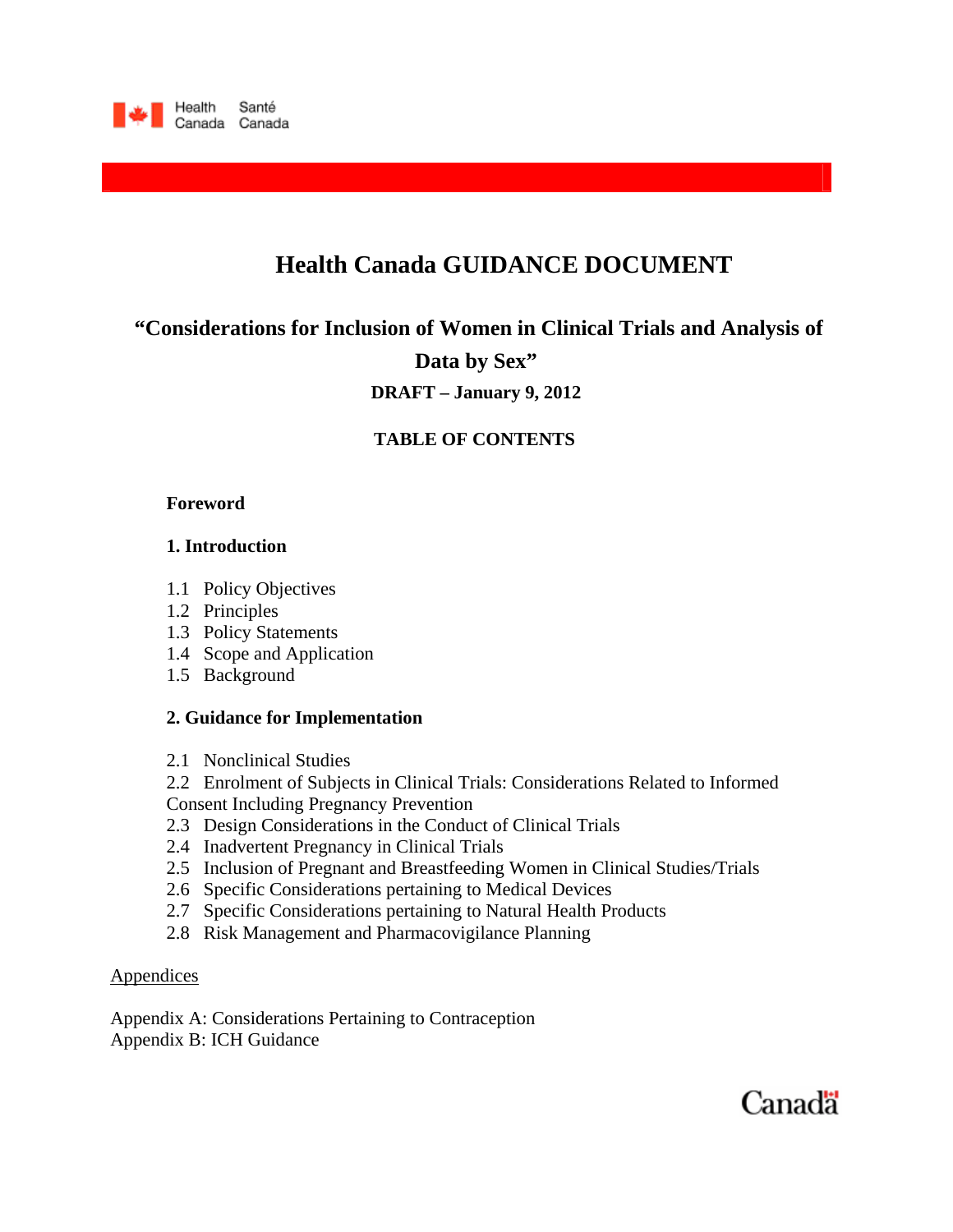### FOREWORD

Guidance documents are meant to provide assistance to industry and health care professionals on **how** to comply with governing statutes and regulations. Guidance documents also provide assistance to staff on how Health Canada mandates and objectives should be implemented in a manner that is fair, consistent and effective.

Guidance documents are administrative instruments not having force of law and, as such, allow for flexibility in approach. Alternate approaches to the principles and practices described in this document *may be* acceptable provided they are supported by adequate justification. Alternate approaches should be discussed in advance with the relevant program area to avoid the possible finding that applicable statutory or regulatory requirements have not been met.

As a corollary to the above, it is equally important to note that Health Canada reserves the right to request information or material, or define conditions not specifically described in this document, in order to allow the Department to adequately assess the safety, efficacy or quality of a therapeutic product. Health Canada is committed to ensuring that such requests are justifiable and that decisions are clearly documented.

This document should be read in conjunction with the accompanying notice and the relevant sections of other applicable guidance documents.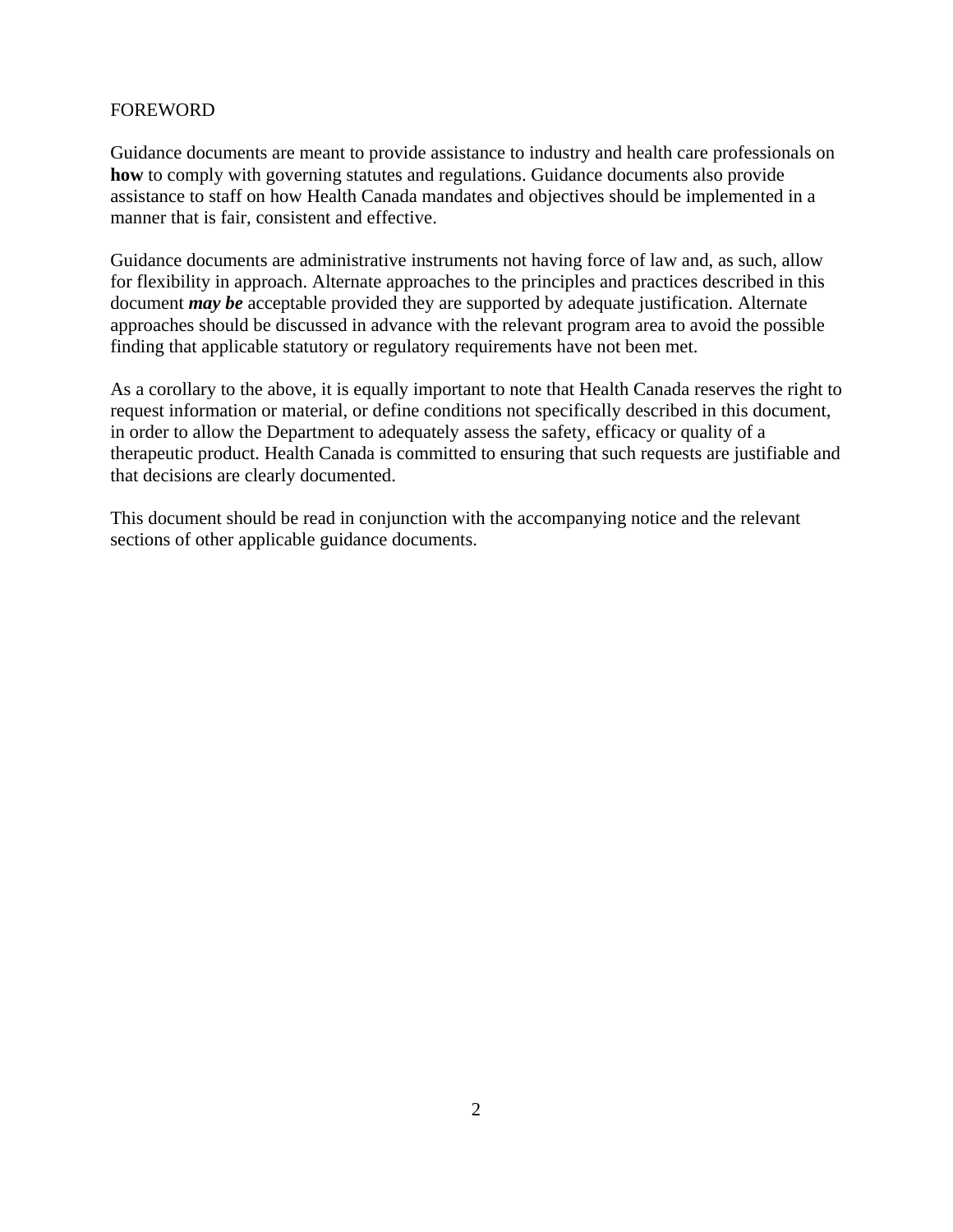# **1. INTRODUCTION**

# **1.1 Policy Objectives**

The intent of this document is to provide guidance for sponsors in the conduct and design of clinical trials to identify sex-related differences in response to therapeutic products and to generate evidence to advise the optimal use of therapeutic products in women and men. Specifically, this guidance addresses considerations pertaining to the appropriate inclusion of women in all stages of clinical trial research in order to identify and analyze sex-related differences that may affect the safety and efficacy of a therapeutic product.

This guidance reflects the Government of Canada's Health Portfolio Sex and Gender-based Analysis (SGBA) Policy which supports the development of sound science and the implementation of rigorous and effective research that addresses health differences between men and women, boys and girls<sup>[1](#page-2-0)</sup>.

This guidance document supercedes the Health Canada Guidance Document *on Inclusion of Women in Clinical Trials* issued in 1997.

# **1.2 Principles**

This guidance supports the conduct of studies in accordance with generally accepted Good Clinical Practices (GCPs) that are designed to ensure the protection of the rights, safety and wellbeing of clinical trial subjects. This includes the GCPs referred to in Division 5, Part C of the *Food and Drug Regulations*, Part 4 of the *Natural Health Products Regulations*, and described in the International Conference on Harmonisation (ICH) Guidance (E6) on *Good Clinical Practice* and in ISO14155, *Clinical Investigation of Medical Devices for Human Subjects*.

This Guidance is also consistent with the *International Ethical Guidelines for Biomedical Research Involving Human Subjects* (2002) of the Council for International Organizations of Medical Sciences (CIOMS) and with the *Tri-Council Policy Statement: Ethical Conduct for Research Involving Humans* (1998) where it states that "women shall not automatically be excluded from research solely on the basis of sex or reproductive capacity" (Article 5.2).

# **1.3 Policy Statements**

Prior to receiving market authorization in Canada, therapeutic products should be evaluated in subjects who are representative of the full range of persons likely to receive the product.

 In general, clinical trials should be composed of subjects representative of the population(s) that the sponsor expects will use the therapeutic product. Alternatively, the sponsor should provide justification, including clear scientific rationale for not doing so,

<span id="page-2-0"></span> $\overline{a}$ <sup>1</sup> Government of Canada's Health Portfolio Sex and Gender Based Analysis Policy. 2009.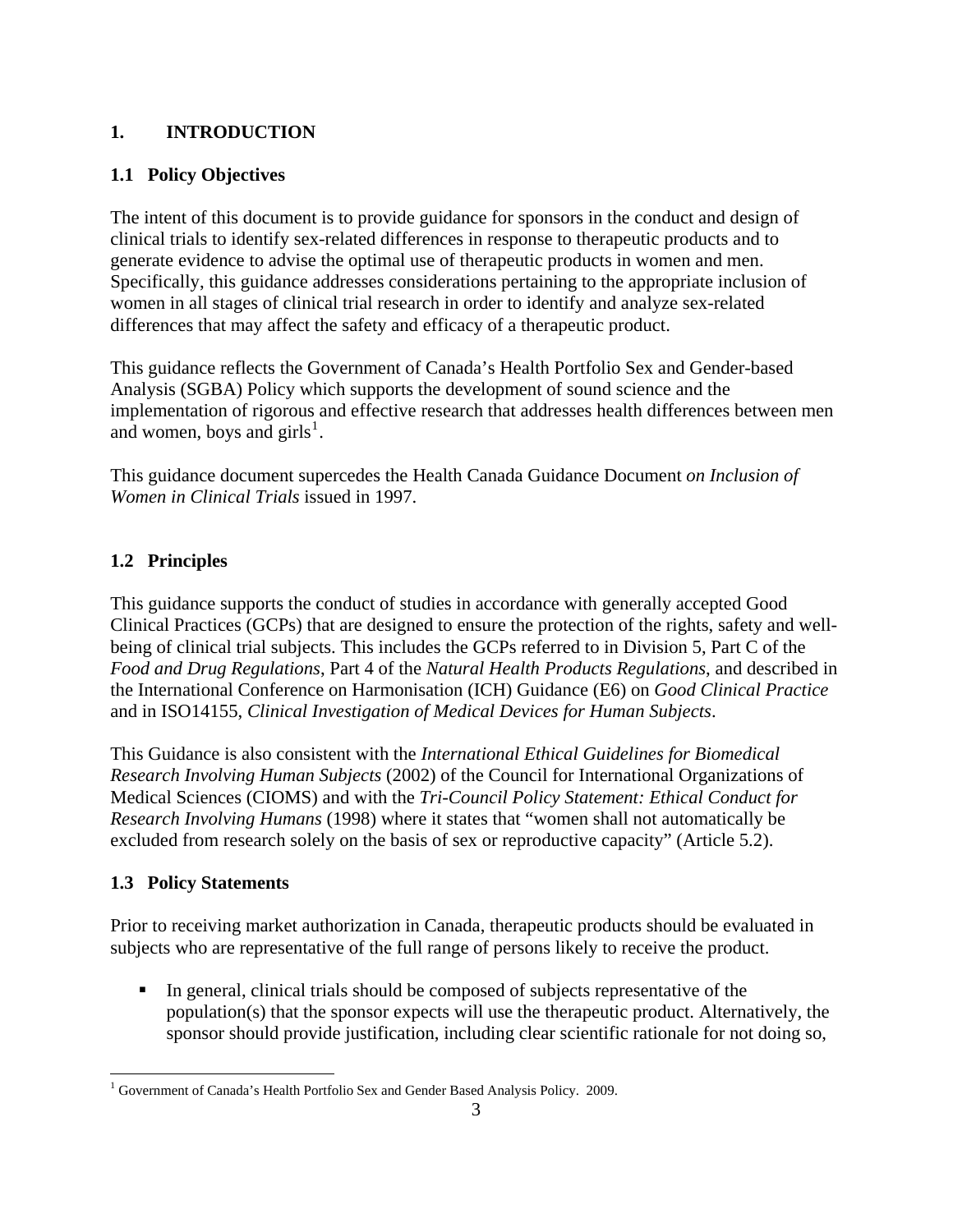that is acceptable to Health Canada.

- It is recommended that a representative number of women be included into clinical trials for therapeutic products that are intended to be used specifically by women or in heterogeneous populations that include women.
- It is recommended that women, including those of child-bearing potential and postmenopausal women be included, at the earliest stages of clinical trial research so that potential sex-related differences are identified and taken into consideration when planning Phase III pivotal trials.
- Although it may be reasonable to exclude certain potential subjects at early stages due to characteristics that may render evaluation of therapy more difficult (e.g. women and/or men on concomitant therapies), inclusion of such subjects is encouraged as early as possible in phases of clinical development so that therapeutic product interactions (e.g. drug-drug; natural health product-drug; and product-disease) can be identified and assessed.

## **1.4 Scope and Application**

1.4.1 This guidance applies to research of therapeutic products that include, but may not be limited to, the following:

 pharmaceuticals, biologics, genetic therapies, radiopharmaceuticals, natural health products and medical devices, including new active substances and new formulations, new uses/indications and combinations of therapeutic products.

1.4.2 This guidance applies primarily to clinical trial research. However, the development of a therapeutic product is a stepwise process involving development of both animal and human efficacy and safety information. Therefore, this guidance also addresses nonclinical research as the foundation for the conduct of human clinical trials. Where relevant, it also notes other considerations pertinent to the life cycle of a therapeutic product.

1.4.3 This guidance addresses considerations regarding **women of all ages** including women of child-bearing potential, and women who are not of child-bearing potential (see definitions, Appendix A), as subjects in clinical trial research. Some of the issues addressed in this guidance may also be pertinent to adolescent girls (12 up to 18 years of age) who are subjects in clinical trial research.

The guidance also addresses considerations pertaining to pregnant or breastfeeding women and to sexual partners of clinical trial subjects.

1.4.4 While the main focus is on women in clinical trial research of therapeutic products, some considerations pertinent to men who are clinical trial subjects are also addressed.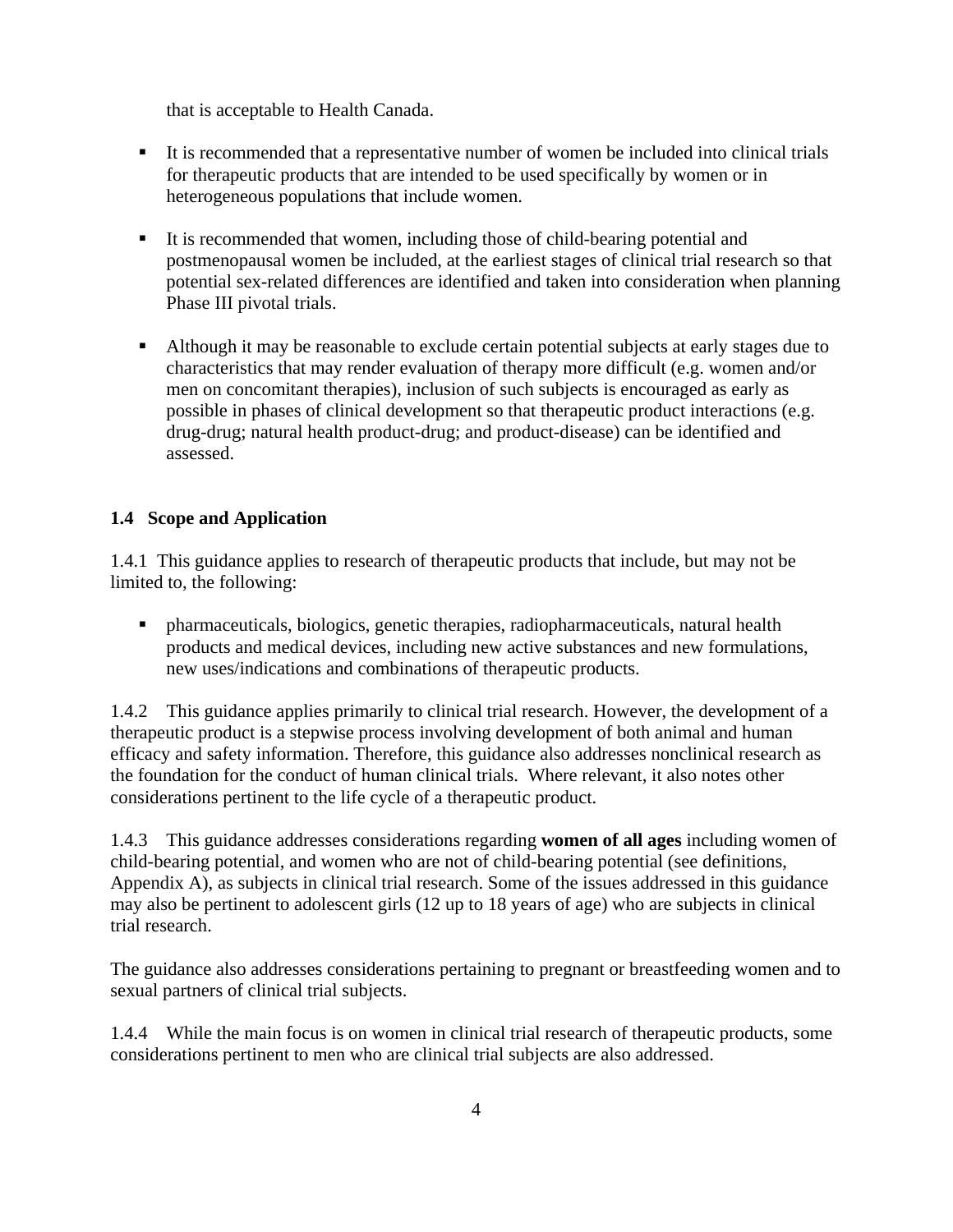### **1.5 Background**

A review of Health Canada's Guidance Document on the Inclusion of Women in Clinical Trials was identified as a key initiative in the report *Clinical Trials Regulatory Review: Targeted Measures for a Strengthened Framework,* Health Products and Food Branch, *(2008).*

The Guidance Document on the Inclusion of Women in Clinical Trials was released in 1997 to support inclusion of women in all phases of clinical trials research and provide guidance to sponsors on how to implement the policy objective.

Since the 1990s evidence suggests there has been increased inclusion of women, particularly in Phase III clinical trials. As well, regulators now expect that nonclinical and pharmacokinetic studies are carried out, as appropriate to the product, to identify potential sex differences in the development of a therapeutic product. However, women are still underrepresented in early phase trials, and in trials for some therapeutic areas such as cardiovascular disease. As well pregnant and breastfeeding women are generally excluded from clinical trials. As a result, there is limited information to advise the use of therapeutic products by these women, despite widespread use of therapeutic products in pregnancy and while breastfeeding.

Over the past several decades, scientific knowledge has increased about sex differences in risk factors, symptoms, pathways, and about the outcomes of interventions for particular diseases and conditions. There are known sex differences in how women and men absorb, metabolize and excrete certain therapeutic products (e.g. antidepressants and antipsychotics, antibiotics and antiarrhythmics). These pharmacokinetic differences are theorized to stem from variations between the sexes in factors such as body weight, plasma volume, gastric emptying time, plasma protein levels, CYP activity, drug transporter function and clearance activity. Sex differences in pharmacodynamics have been observed in drugs acting on the central nervous system, immune system, cardiovascular system and on energy metabolism. Also, evidence suggests that being female is a risk factor for the development of adverse drug reactions, and that the prevalence and nature (severity) of adverse events may differ between men and women, depending on the product type and condition treated.

Similarly, there is evidence of sex-related differences in the use of and in response to some medical devices. For example, response to cardiovascular devices may be influenced by the later age at which women tend to develop heart disease, women's smaller heart structure or physiological differences. Responses to musculoskeletal implants reflect anatomical differences by sex, and some *in vitro diagnostic devices* are sex specific but most may be used for both males and females. Also, there are selected analytes (e.g. certain cardiac markers) where ranges for normal and disease states are sex dependent.

Despite known differences, there is currently limited reporting of sex and/or gender related differences in the published results of clinical trial research. There is also some evidence to indicate that data analysis by sex is not carried out consistently for therapeutic products.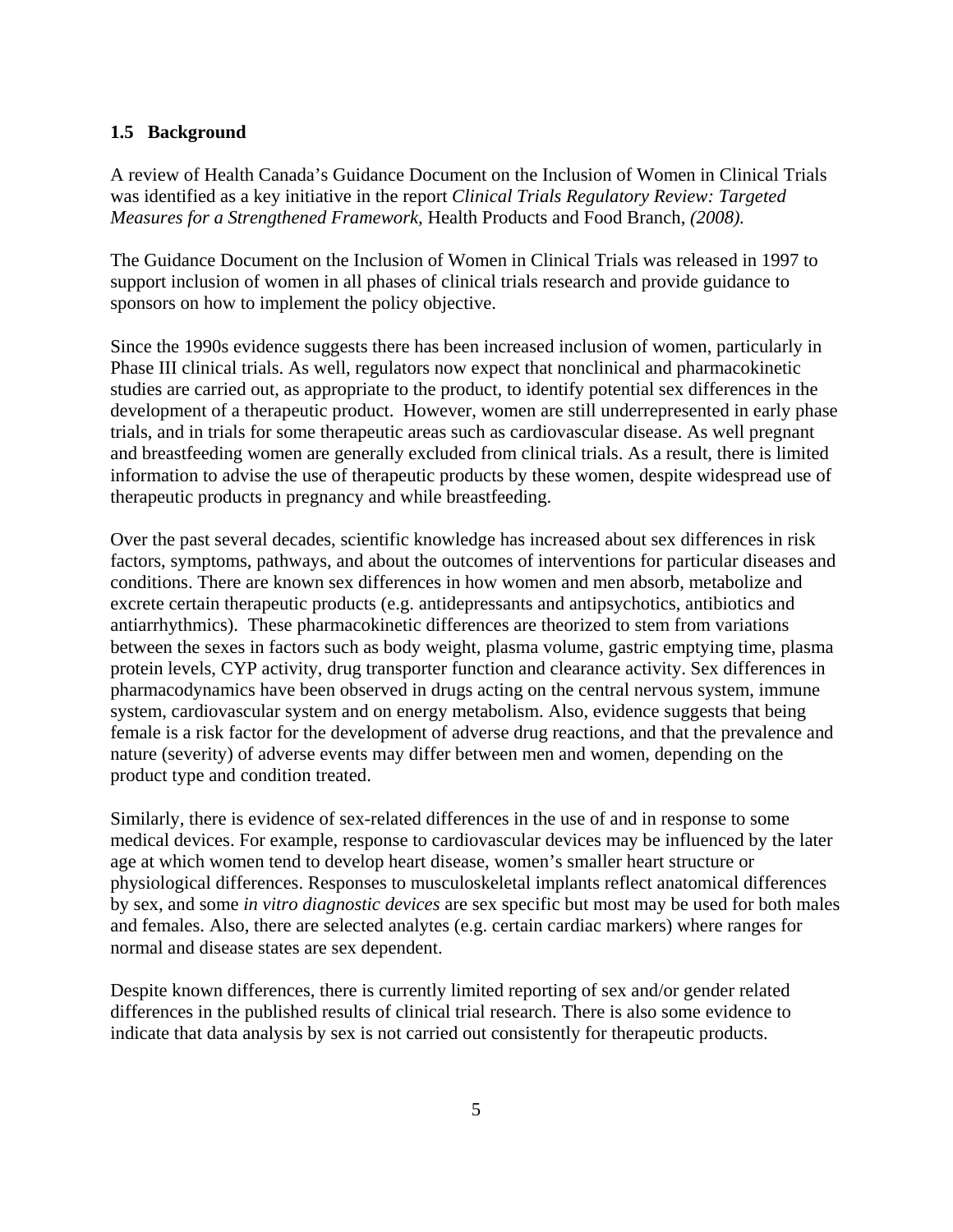Women constitute a large portion of the consumers of therapeutic products, including prescription drugs, medical devices and natural health products. Some of these products are used for conditions unique to women's physiology (e.g. menstruation, menopause, pregnancy), others for conditions that have greater prevalence in women (e.g. autoimmune diseases; osteoporosis) and others for conditions that tend to affect both women and men equally.

Accordingly, Health Canada recognizes that there is a need to develop the information base concerning differences between men and women in their response to therapeutic products and regarding therapeutic products used in pregnancy and while breastfeeding. Analysis of clinical trial data by sex can identify where there may be clinically relevant sex-related differences in therapeutic response in order to minimize the risks, maximize benefits and promote the optimal use of therapeutic products in women and men. Increased information on the safety and efficacy of products used in pregnancy or while breastfeeding can inform health care decisions.

# **This updated Health Canada guidance document supersedes the 1997 Guidance Document on the Inclusion of Women in Clinical Trials and has been developed to address the following:**

- To clarify the scope of the original guidance, including the populations to which it applies;
- To provide further guidance to sponsors on issues not addressed or minimally addressed in the 1997 guidance document. These include: inadvertent pregnancy in the course of a clinical trial and inclusion of pregnant and breastfeeding women in clinical studies/trials;
- To support and encourage good therapeutic product development practices, including new approaches and methodologies, to identify and analyze potential sex differences across the product life cycle;
- To provide guidance within the current regulatory environment.

This guidance encourages the generation and consideration of new scientific knowledge about sex differences, and about therapeutic products used in pregnancy and while breastfeeding. It also recognizes the importance of building the evidence base not only throughout the clinical trial process, but also throughout the product lifecycle - from non-clinical studies through to the postmarketing stage.

### **2. GUIDANCE FOR IMPLEMENTATION**

Where sponsors intend a therapeutic product to be used by both women and men, it is recommended that sponsors include both sexes in (a) nonclinical studies; and (b) in clinical trials to allow detection of potential sex-related differences in efficacy and where appropriate, in safety.

In some instances, it may be appropriate to conduct confirmatory studies in a single sex, for example, where the product is intended for use by women or by men only, or to evaluate the effects of phases of the menstrual cycle on therapeutic product response in females. Furthermore, for studies conducted to demonstrate the relative *in vivo* performance of different formulations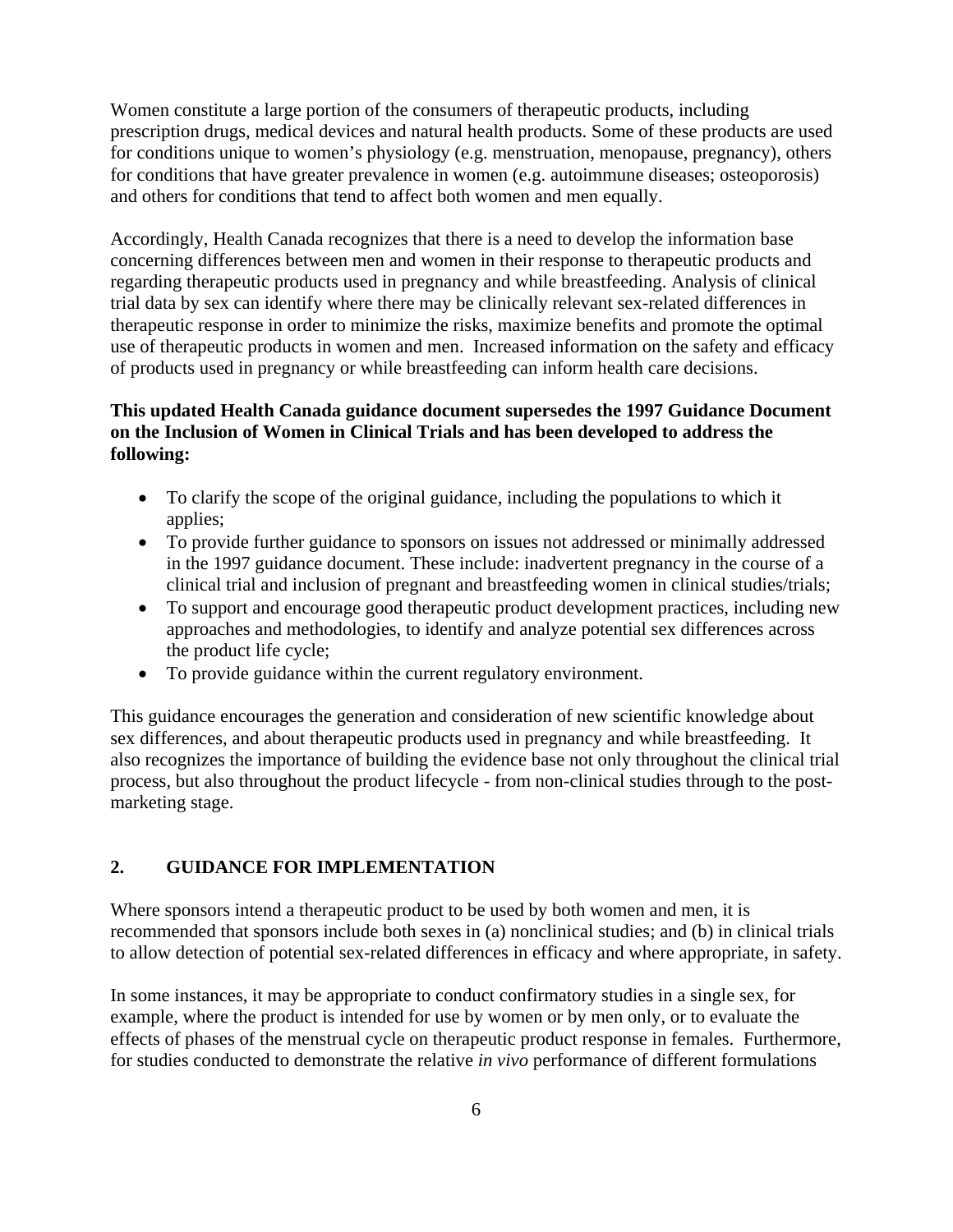such as comparative bioavailability studies, enrolment of subjects from a single sex may be justified.

# **2.1 Nonclinical Studies**

2.1.1 Nonclinical studies conducted in both male and female animals to determine pharmacokinetics, pharmacodynamics, pharmacology and toxicology can suggest potential sexrelated differences in concentration response, safety and/or efficacy. The results of such studies may provide signals for potential sex-related differences in humans to be further explored in human studies. Nonclinical studies may provide early signals of the teratogenic potential of products under development. Such information is an important consideration for the informed consent process for human studies, particularly where women of childbearing potential or pregnant women may be exposed to the product. (See also Section 2.2)

2.1.2 Nonclinical studies should be undertaken according to requirements specific to the product or product class. Requirements may differ between pharmaceuticals, biologics and natural health products. Biologics, including vaccines, have unique and diverse structural and biological properties for which there are particular considerations of species specificity, immunogenicity and where the actions of the product may be pleiotropic. Sponsors should refer to the relevant ICH Guidance documents and other relevant international guidances, used by Health Canada for the conduct of nonclinical studies (See Appendix B). In circumstances where more detailed product specific guidance is required or where there are unique circumstances, sponsors are encouraged to consult with Health Canada.

2.1.3 The timing of nonclinical studies in relation to inclusion of women of childbearing potential or pregnant women in clinical trials is an important consideration because of the potential for teratogenic effects of therapeutic products. Assessment of embryo-fetal development can be deferred until before Phase III for women of childbearing potential using precautions to prevent pregnancy in clinical trials. Health Canada supports the harmonized requirements for non clinical studies and the timing of these studies as outlined in ICH M3 R2 *Guidance on Nonclinical Safety Studies for the Conduct of Human Clinical Trials and Marketing Authorization for Pharmaceuticals, June 2009.*

2.1.4 Where abnormalities of reproductive organs or their function (spermatogenesis or oogenesis) have been observed in experimental animals following administration of a substance, the decision to include subjects in a clinical trial should be based on a careful risk-benefit evaluation. This decision should take into account the abnormalities, the dosage needed to induce them, the consistency of the findings across species, the disease being treated, the availability of alternative therapies, and the proposed duration of the trial and/or the treatment.

# **2.2 Enrolment of Subjects in Clinical Trials: Considerations Related to Informed Consent, including Pregnancy Prevention**

*Informed Consent*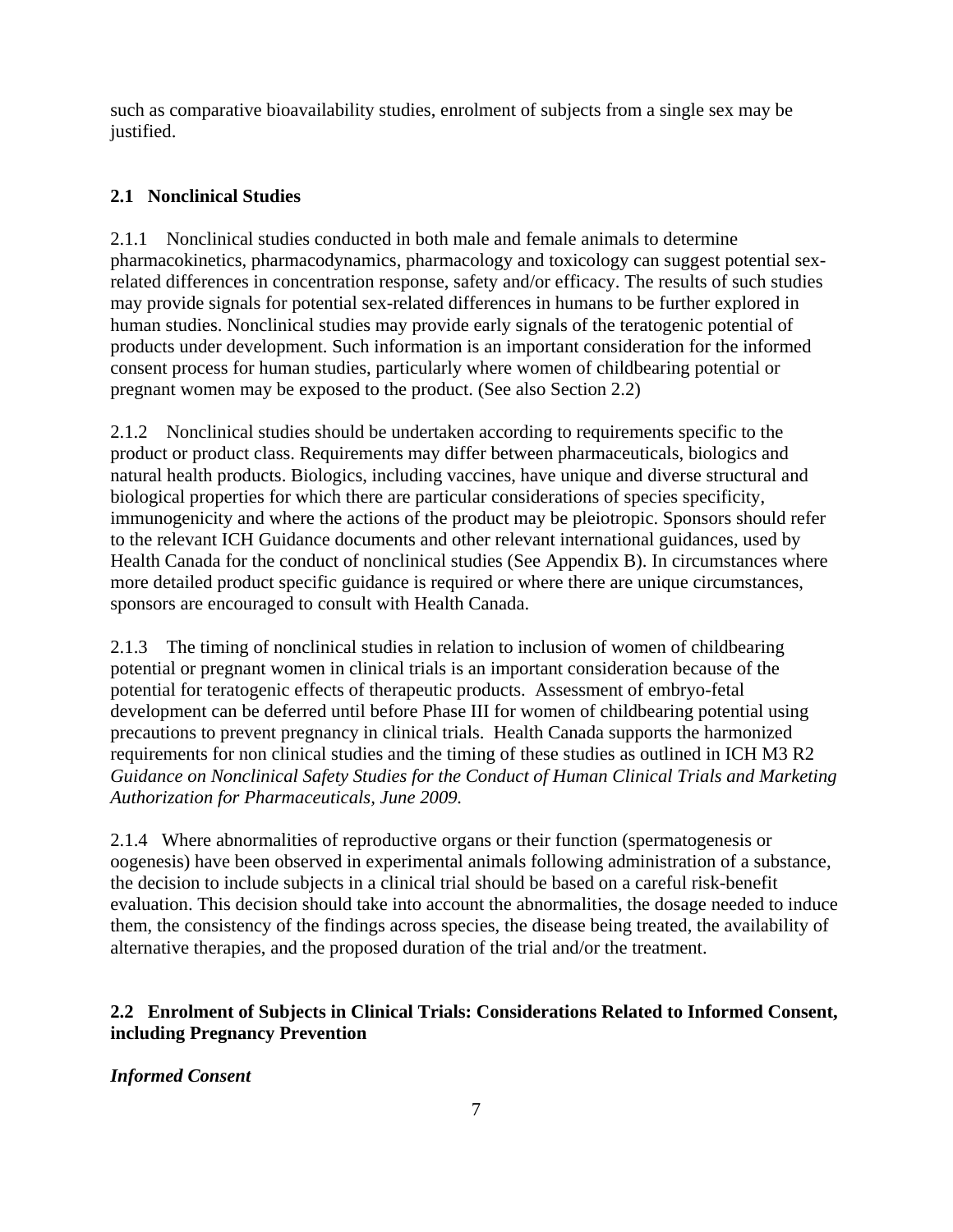2.2.1 Sponsors must ensure that subjects provide their free and informed consent to enrol in a clinical trial consistent with provisions outlined in applicable regulations and guidelines.

- For drugs, these are the *Food and Drug Regulations* [C.05.010 (h)] and ICH E6 Good Clinical Practice (4.8 Informed Consent of Trial Subjects).
- For medical devices, these are the *Medical Devices Regulations* [81.(k)(ii)] and ISO 14155 Clinical Investigation of Medical Devices for Human Subjects.
- For natural health products, these are the *Natural Health Products Regulations* [4.74(h)] and ICH E6 Good Clinical Practice.

2.2.2 This consent must be documented in writing and include disclosure of all relevant information, including the risks and anticipated benefits of the research to the subject, if any, and other information necessary for a person to decide whether or not to participate.

2.2.3 As part of the regulatory requirement for the ethical conduct of a clinical trial, fully informed consent is needed. Sponsors have an obligation to fully inform clinical trial subjects, both female and male<sup>[2](#page-7-0)</sup>, about (a) the potential risks of reproductive and foetal toxicity, including teratogenicity; and about (b) pregnancy prevention so that prospective subjects understand how and when to take precautions to prevent pregnancy in the context of a trial.

2.2.4 The Informed Consent Form and the Investigator's Brochure should include all available information regarding the potential risk of foetal and reproductive toxicity. While animal models can not always predict all possible human toxicities, if animal reproductive toxicity studies are complete, the results should be presented with an appropriate explanation of their significance in humans, including a theoretical or confirmed risk of teratogenesis.

2.2.5 If foetal and reproductive toxicity studies have not been completed other pertinent information should be provided, such as a general assessment of foetal toxicity in therapeutic products with related structures or pharmacologic effects. If relevant information is not available from reproductive toxicity studies, the Informed Consent Form and Investigator's Brochure should explicitly note that the potential for reproduction and embryo-foetal risk cannot be excluded.<sup>[3](#page-7-1)</sup>

2.2.6 It is also expected that adequate counseling will be provided to subjects concerning what is known or not known about foetal and reproductive toxicity and about the importance of using a

 $\overline{a}$ 

<span id="page-7-0"></span><sup>&</sup>lt;sup>2</sup> Male subjects should be made aware of potential risk so the offspring should a female partner be exposed to an agent prior to or around the time of conception and/during pregnancy

<span id="page-7-1"></span><sup>&</sup>lt;sup>3</sup> ICH E6 4.8 'Informed Consent of Trial Subjects' provides details pertaining to these matters, including specific areas that should be covered in *"the informed consent discussion and the written informed consent form and any other written information to be provided to subjects…*" and, ICH M3R2 speaks to an informed consent process "based on any known pertinent information related to reproduction toxicity, such as general assessment of potential toxicity of pharmaceuticals with related structures or pharmacological effects. If no relevant reproductive information is available, the potential for risks should be communicated."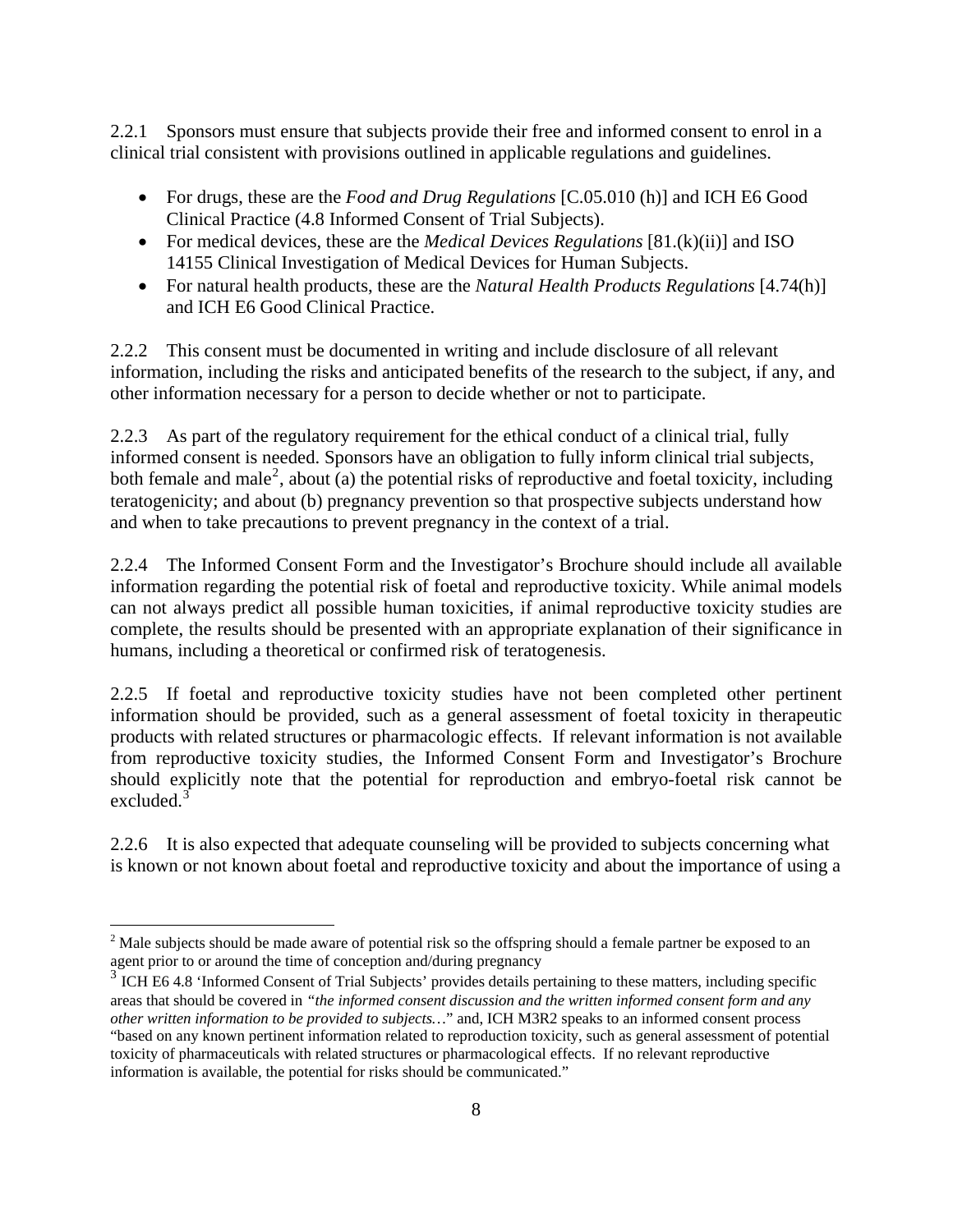reliable method of contraception. Clinical trial subjects should also be apprised of procedures in place, should inadvertent pregnancy occur in the context of a trial.

2.2.7 If further information about reproductive and foetal toxicity about a product under investigation (including teratogenic effects) becomes available during the course of a clinical trial, this additional information should be provided to clinical trial subjects.

### *Pregnancy Prevention / Contraception*

2.2.8 In accordance with good clinical practice, clinical protocols should include measures to minimize the possibility of foetal exposure to the investigational product. Precautions include:

(i) **The use of reliable method(s) of contraception** (See Appendix A), and/or abstinence, for the duration of therapeutic product exposure. When the product under investigation (e.g. drug or natural health product) may lessen the effectiveness of a hormonal contraceptive agent, clinical trial subjects should be advised to use an additional non-hormonal method of contraception for the duration of the exposure. It is also advisable for CT subjects to be informed when it is considered safe for a woman to become pregnant after the last dose of the investigational therapy.

(ii) **Initial pregnancy testing** prior to participation in the clinical trial and, where necessary and appropriate, study entry only after a confirmed menstrual period. If pregnancy is confirmed prior to the start of the trial in general, the subject should not be enrolled in the trial. Exceptions may be considered on a case by case basis (e.g. cancer patients fully informed about the foetal risks).

(iii) **Additional pregnancy testing**, as necessary and appropriate, at predetermined intervals, based on risks and benefits. Considerations may include the length of the trial, the subject population and the specific product.

2.2.9 It is best to extend the duration of contraception, where needed, beyond the last dose of the investigational therapy. The duration will differ by product (e.g. length of half-life) and will depend on what is known and not known about the product with respect to reproductive toxicity. Duration required will also depend on the PK/PD of the product and is usually longer for biologics than for pharmaceuticals. (Appendix A)

# **2.3 Design Considerations in the Conduct of Clinical Trials**

Where therapeutic products are to be used by both women and men, the potential for sex-related differences in response to these products should be identified and assessed, since such differences may affect the safety and/or efficacy of the product.

Signals of potential clinically relevant differences by sex should be identified and analyzed throughout the entire clinical development program. Signals can be identified from a variety of sources: knowledge about differences between men and women in the manifestation and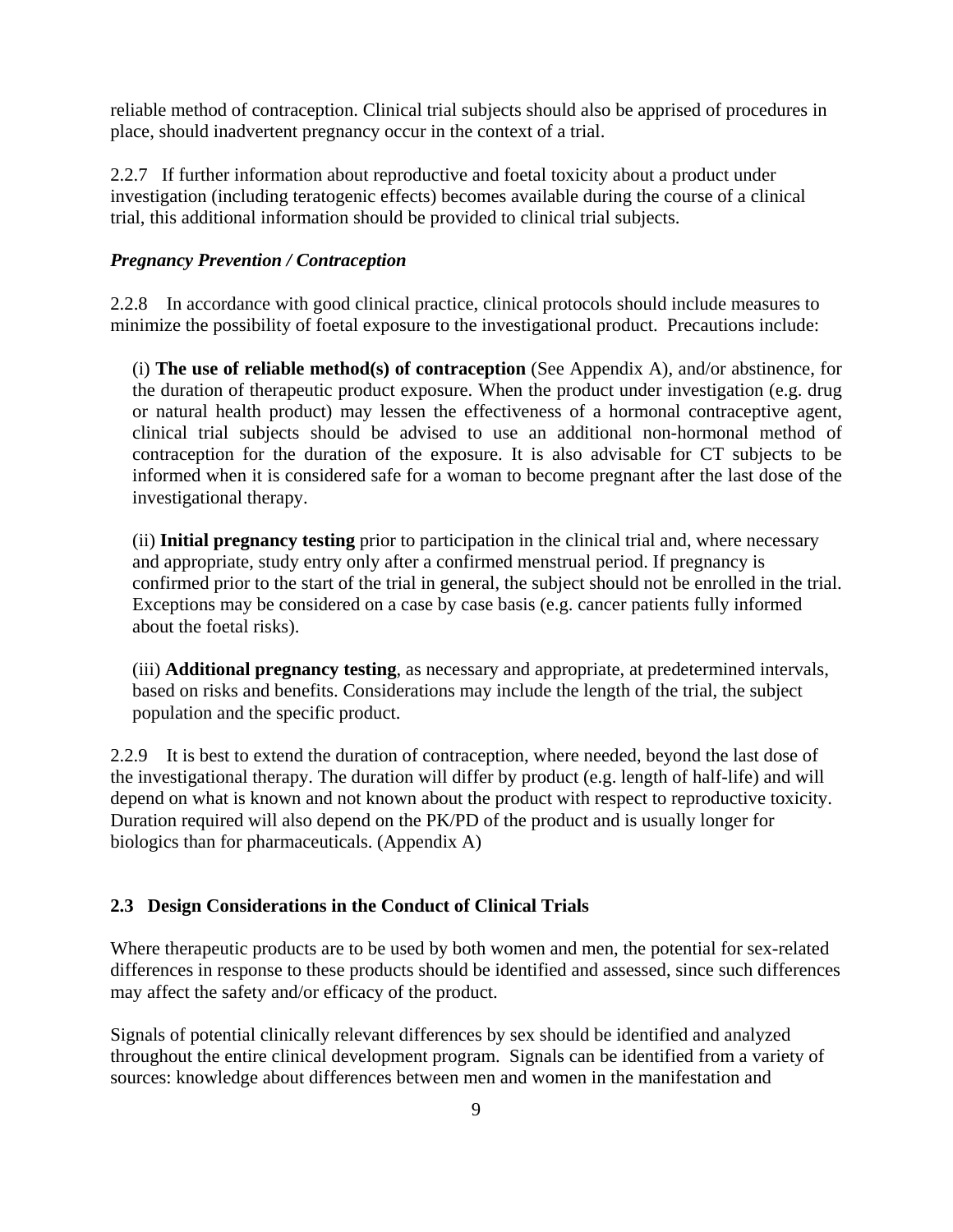prevalence of a condition; data from nonclinical studies to indicate there may be sex differences; known sex differences in pharmacokinetics (PK) and pharmacodynamics  $(PD)^4$  $(PD)^4$  and/or in efficacy or safety of a therapeutic product of a similar class to the therapeutic product under investigation. In addition to the above, signals from early phase clinical studies/trials should guide the design and data analysis for subsequent clinical studies/trials to assess whether there are clinically relevant differences between women and men in response to therapeutic products. Such differences should ultimately be reflected in product information.

Sponsors are encouraged to consider the following elements in the conduct and design of clinical trials: $5$ 

2.3.1 The inclusion of both women and men in all phases of clinical trials including early phases. Inclusion of both women and men in early phase trials would enable identification of potential sex-related differences in drug metabolism, which may have implications for differences in drug response. Early phase trials may suggest potential differences by sex, or uncertainty regarding whether or not differences exist, for follow-up in subsequent studies.

2.3.2 Health Canada notes that while initial safety studies on a new drug are usually conducted in healthy volunteers, trials may be conducted in patients when administration of the drug to healthy volunteers is not ethical<sup>[6](#page-9-2)</sup>. Inclusion of women of child bearing potential in these early phase trials involves a consideration of the risk/benefit ratio for a healthy female volunteer exposed to a potentially embryotoxic therapeutic product relative to a female with a serious or life-threatening condition.

2.3.3 Sponsors should refer to ICH M3R2 *Guidance on Nonclinical Safety Studies for the Conduct of Human Clinical Trials and Marketing Authorization for Pharmaceuticals, June 2009* and Section 2.1.3 of this Guidance regarding the timing for inclusion of men and women in clinical trials, (including timing for inclusion of women of childbearing potential). Section 2.2 of this Guidance regarding informed consent and pregnancy prevention measures also applies.

2.3.4 Physiologic differences between men and women may have implications for dose-finding studies, generally carried out in Phase I and early Phase II, and for analysis of adverse events<sup>[7](#page-9-3)</sup>. In this regard, dose-finding, pharmacokinetic and pharmacodynamic studies should include both men and women, in order to identify any potential sex-related differences in dose-response (i.e., women may require larger or smaller doses or different time courses than men to see a similar effect) and/or safety. If data from early studies suggest the presence of a potential clinically significant sex-related difference, sponsors are recommended to consider the result for hypothesis testing in subsequent trials. Subsequent studies need to be designed to determine if sex differences are meaningful and clinically relevant. For Phase III confirmatory studies in

 $\overline{a}$ 

<span id="page-9-0"></span><sup>4</sup> PK/PD studies are not relevant to medical devices.

<span id="page-9-1"></span><sup>&</sup>lt;sup>5</sup> See also ICH E9: Statistical Principles for Clinical Trials. February 1998.

<span id="page-9-2"></span><sup>&</sup>lt;sup>6</sup> Health Canada Guidance for Clinical Trial Sponsors, Effective date 2003/06/05; Administrative Changes Date 2009/03/12

<span id="page-9-3"></span><sup>&</sup>lt;sup>7</sup> Research indicates that there can be differences between men and women in adverse drug effects and that women may be more prone to adverse events than men.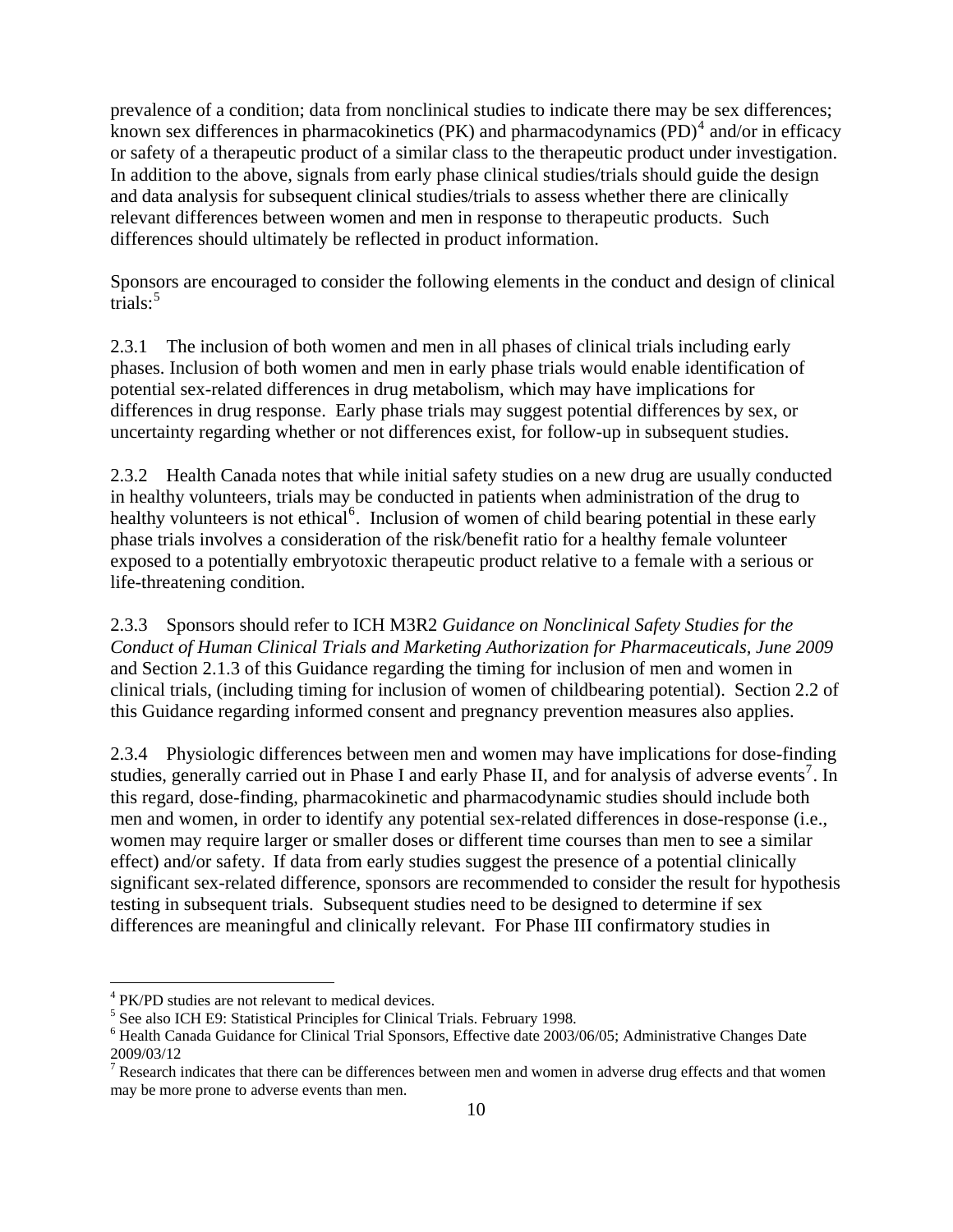particular, subgroup analysis may be pre-specified and ideally be powered to accommodate these early findings.

2.3.5 If data from early phase trials do not indicate potential sex-related differences, it cannot be assumed that clinically relevant differences do not exist. It is recommended that post hoc analysis of the data by sex be carried out in Phase III trials. Where possible differences by sex are identified based on this analysis, this would be hypothesis generating and signal a need for further study prior to marketing, or monitoring post-market. Health Canada supports the use of post-market data collection where confirmatory trials generate signals or hypotheses about potential sex-related differences.

2.3.6 In the context of a drug submission<sup>[8](#page-10-0)</sup>, it is recommended that sponsors carry out and present an analysis to assess the influence of sex in the submission where data indicate that sex differences are a consideration, or where the product belongs to a class where sex differences are known. This analysis should be carried out for individual studies, as well as in the integrated analysis of efficacy and safety. A meta analysis of the data from the various trials can be considered to assess the clinical significance of sex-related differences.

2.3.7 Where sex-related differences in therapeutic product response are identified, it is important to confirm the reasons for these differences (e.g. whether they are related to organ size/weight, physiological differences, or potential route of administration, dose, dosing regimen, dosage form or product formulation), in order to determine how to mitigate the effect of sexrelated differences in the clinical setting, as appropriate.

2.3.8 Relevant findings with respect to sex differences in response to therapeutic products should be reflected in the product information.

### **2.4 Inadvertent Pregnancy**

Despite precautionary measures to prevent pregnancy in clinical trials (See Section 2.2), pregnancies do occur, and can happen at any stage of a clinical trial.

Health Canada recognizes that inadvertent pregnancy within a clinical trial is an important issue about which there is limited guidance internationally<sup>[9](#page-10-1)</sup>. The following are offered for the management and follow-up of an inadvertent pregnancy, should it occur in the context of a clinical trial.

<span id="page-10-0"></span><sup>&</sup>lt;sup>8</sup> The Natural Health Products Directorate reviews Product License Applications (PLAs) using its own regulatory framework. Section 2.3.6 would not apply to NHPs .

<span id="page-10-1"></span><sup>9</sup> ICH E8 *General Considerations in Clinical trials states*: "If a patient becomes pregnant during administration of the drug, treatment should generally be discontinued if this can be done safely. Follow-up evaluation of the pregnancy, foetus, and child is very important." In addition, ICH E2A requires sponsors to report serious and unexpected adverse drug reactions, including a congenital anomaly/birth defect.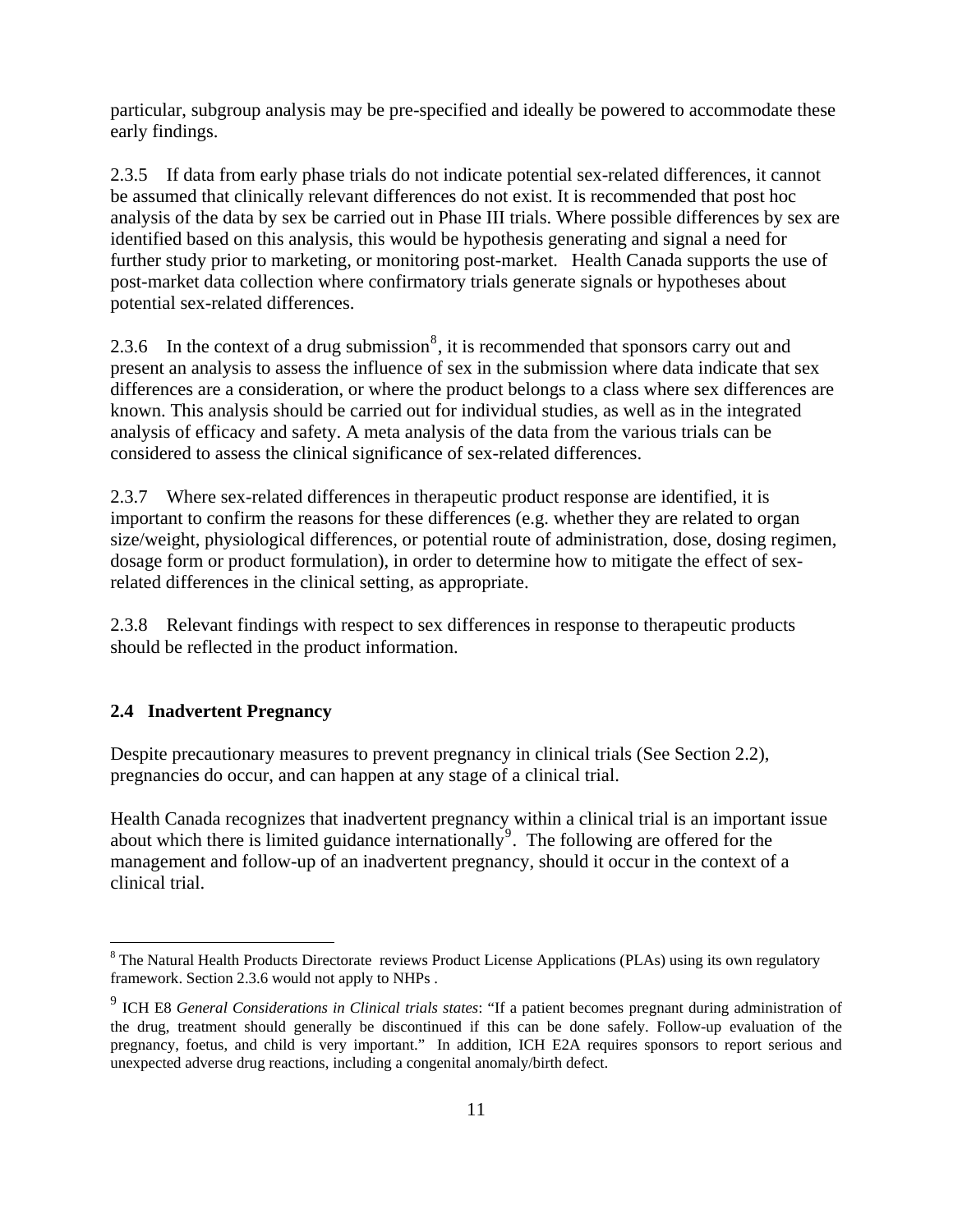2.4.1 Subjects (female and male) should be advised to report immediately to the Investigator a suspected or confirmed pregnancy that occurs in the course of a clinical trial (including during any duration of exposure that may exceed the length of the trial).

2.4.2 In addition to preventing and minimizing the risk of inadvertent pregnancy in a clinical trial, sponsors should have documented procedures for investigators to follow in case an inadvertent pregnancy occurs in the course of a clinical trial (including for any duration of exposure that may exceed the length of the trial).

2.4.3 If an inadvertent pregnancy occurs in the course of a clinical trial, treatment should generally be discontinued if this can be done safely and the pregnant subject withdrawn from the trial. However, exceptions may be considered on a case by case basis where the benefits to the subject of continuing in the trial clearly outweigh the risks to the foetus (e.g. cancer patients fully informed about the foetal risks).

2.4.4 Follow-up procedures regarding the course of the pregnancy should be discussed with the subject, as appropriate. Follow-up is recommended throughout the pregnancy and for an appropriate period thereafter, when the pregnancy results in a live birth, and is subject to the woman's consent.

2.4.5 In the case of a live birth, longer term follow-up of a child is recommended, when possible and appropriate. It is recognized that the decision to follow up in the longer term, and the specific time frame for follow- up may vary with what is known, or not known about the reproductive and teratogenic risks of the product or class of products and other factors. In this regard, outcome data of foetal exposure comprise both structural malformations (typical birth defects) that are often, but not always, detected in the neonatal period, and non-structural or longer-term functional effects that are not easily detected in the immediate neonatal period. Some cardiac, renal and intestinal malformations are not always diagnosed immediately postpartum, and data regarding the incidence of these malformations is significantly influenced by duration of follow-up and availability of diagnostic tests.

2.4.6 Where congenital anomaly/birth defect occurs in the context of a clinical trial, sponsors are required to report this to the regulator within 15 days of becoming aware of the event. Spontaneous abortion within the context of a clinical trial should also be reported to the regulator within 15 days. This information will also need to be captured in any safety update provided on the product throughout its development.

# **2.5 Inclusion of Pregnant and Breastfeeding Women in Clinical Studies/Trials**

Health Canada recognizes the need for reliable information to advise the use of therapeutic products during pregnancy and breastfeeding. Many women use therapeutic products during pregnancy and when breastfeeding for treatment of chronic conditions, or for conditions that arise during pregnancy. In addition, some women may become pregnant while on medication.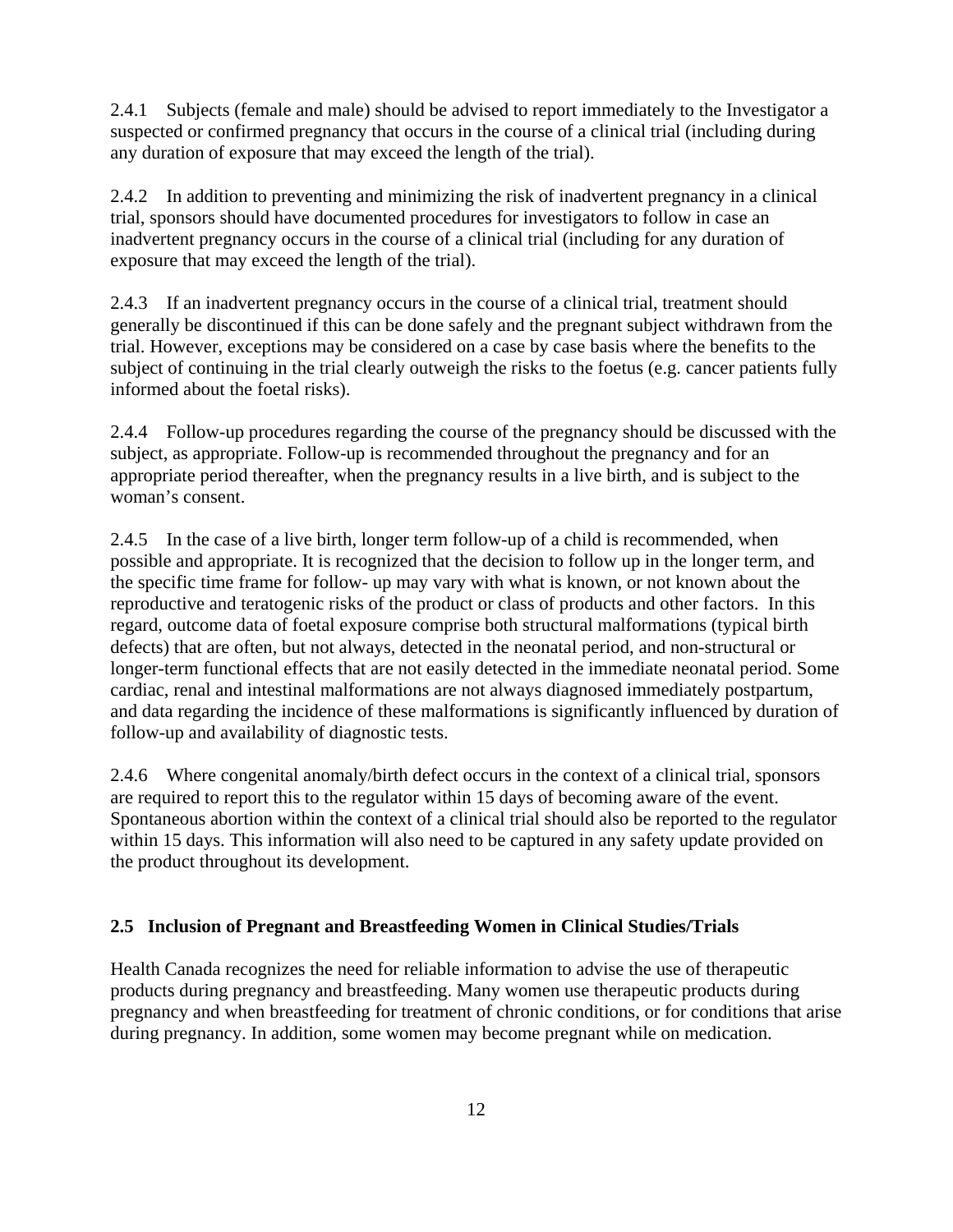However, pregnant and breastfeeding women are generally excluded from clinical trials because of real or perceived harm to the woman, developing foetus and/or infant. As a result, limited information is available about effects of therapeutic products used by these populations to inform health care decisions.

## *Post-market Studies:*

2.5.1 As is currently the case, it is anticipated that most studies regarding the safety and efficacy of therapeutic products in pregnant or breastfeeding women will be carried out following initial marketing for use in the general population. The use of various methodologies to gather data pertaining to the effects of therapeutic product use in pregnant and breastfeeding women is strongly encouraged. This would include monitoring the outcome of a pregnancy with regard to the health of the women and of the child, in the short and longer term.<sup>[10](#page-12-0)</sup> Such methodologies may include: observational studies, including pregnancy registries and cohort studies; case control studies; case reports; database linkages; and interventional studies such as pharmacokinetic studies and foetal therapy studies.

2.5.2 Post-marketing studies are useful but may not provide all information necessary to inform health care decisions for pregnant and breast feeding women. Clinical trials are needed to fill the gap, where appropriate.

There are circumstances in which consideration should be given to including pregnant or breastfeeding women in clinical studies, including clinical trials. In the vast majority of cases, studies will be conducted in pregnant or breastfeeding women already prescribed and taking the medication, hence such studies will not further increase foetal risks.

Clinical studies in pregnant and breastfeeding women should assess whether or not the therapeutic product crosses the placenta and/or whether or not it is excreted in milk.

# *Considerations for Including Pregnant Women in Clinical Trials***[11](#page-12-1)**

2.5.3 A decision to enrol pregnant women in a specific trial must be individualized and based on a careful risk/benefit assessment taking into consideration: the nature and severity of the disease; the availability and results of previous nonclinical data on pregnant and non-pregnant animals, and results from clinical data; the availability of alternative therapy/therapies and knowledge about their associated risks; the stage of pregnancy in relation to overall development of the foetus, especially regarding foetal brain development; and the potential for harm to the woman, the foetus or child.

 $\overline{a}$ <sup>10</sup> Guideline 17, The Council for International Organizations of Medical Sciences (CIOMS)

<span id="page-12-1"></span><span id="page-12-0"></span><sup>&</sup>lt;sup>11</sup> Considerations build upon information contained in US FDA *Draft Guidance for Industry Pharmacokinetics in Pregnancy-Study Design, Data Analysis and Impact on Dosing and Labeling, US Department of Health and Human Services , Food and Drug Administration, Center for Drug Evaluation and Research October, 2004 and Draft Guidance for Industry Clinical Lactation Studies –Study Design , Data Analysis and Recommendation for labeling, US Department of Health and Human Services, Food and Drug Administration, Center for Drug Evaluation and Research, Center for Biologics Evaluation and Research, February, 2005*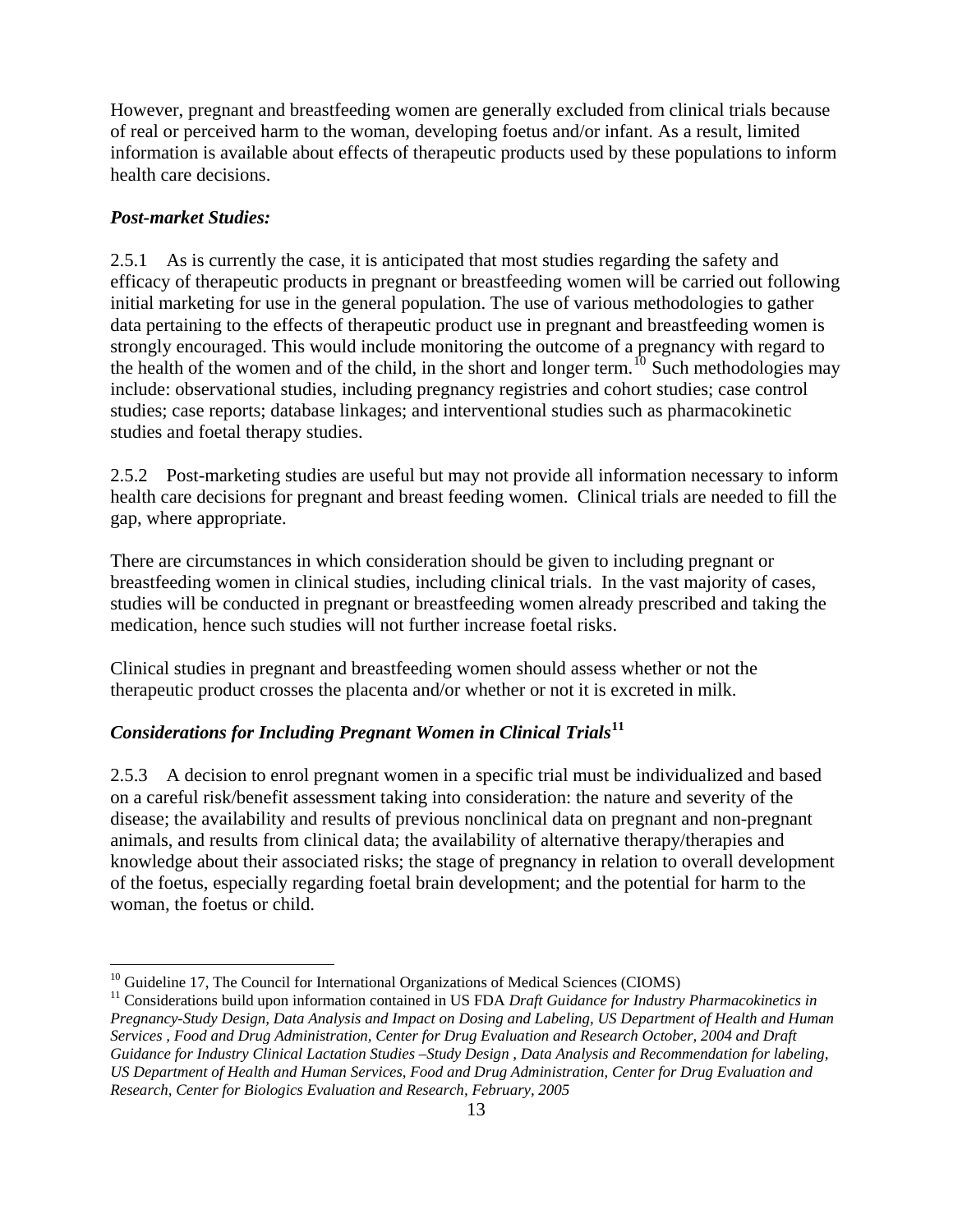2.5.4 A key consideration in the study of therapeutic products used by pregnant women will be follow-up of the pregnancy, foetus and child. Longer term follow-up of a child is recommended when possible. See also Sections 2.4.5 and 2.4.6.

2.5.5 Sponsors may consider including pregnant women in clinical studies, including clinical trials under the following circumstances:

(i) The specific use of the therapeutic product is for pregnant or breastfeeding women (e.g. for obstetrical or pregnancy related problems).

(ii) The studies are of agents which can be expected to address an unmet maternal /foetal risk or disease (e.g. pregnant women with HIV; other life threatening conditions) and where there are no alternatives available on the market.

 (iii) The studies are of agents which can be expected to improve maternal/foetal outcomes as compared to existing therapy.

(iv) Animal studies have been conducted, including studies on pregnant animals, and there is data on non pregnant women on which to base an estimate of risk to the woman and/or foetus.

(v) For a new drug or new indication there is anticipated or actual use of the drug in pregnant women and women of childbearing potential.

(vi) The woman and/or foetus will benefit directly from participation and where any potential benefit to the foetus should be weighed against possible risks to the mother.

(vii) The risk to the foetus is not greater than that from established procedures routinely used in an uncomplicated pregnancy, or in a pregnancy with complications comparable to those being studied, and the purpose of the research is the development of biomedical knowledge which cannot be obtained by any other means.

(viii) The woman is fully informed of the risks to her, the foetus and the newborn (see Section 2.2).

(ix) Pharmacokinetic studies<sup>[12](#page-13-0)</sup> may be conducted in pregnant women, where, in addition to the above-noted considerations, the consequences of under or overdosing in pregnancy are great (e.g. narrow therapeutic range drugs, cancer chemotherapy) and/or pregnancy is likely to alter significantly the PK of a therapeutic product (e.g. drugs excreted by the kidneys).

Pharmacokinetic (PK) studies in pregnant women are *not* recommended if the therapeutic product is not used in pregnant women or has known or highly suspect foetal risk.

 $\overline{a}$ 

<span id="page-13-0"></span><sup>&</sup>lt;sup>12</sup> While it is recognized that there may not always be a direct benefit to a pregnant women or her foetus by participating in a PK study, there is an expectation that it will lead to the development of important biomedical knowledge that cannot be obtained by any other means.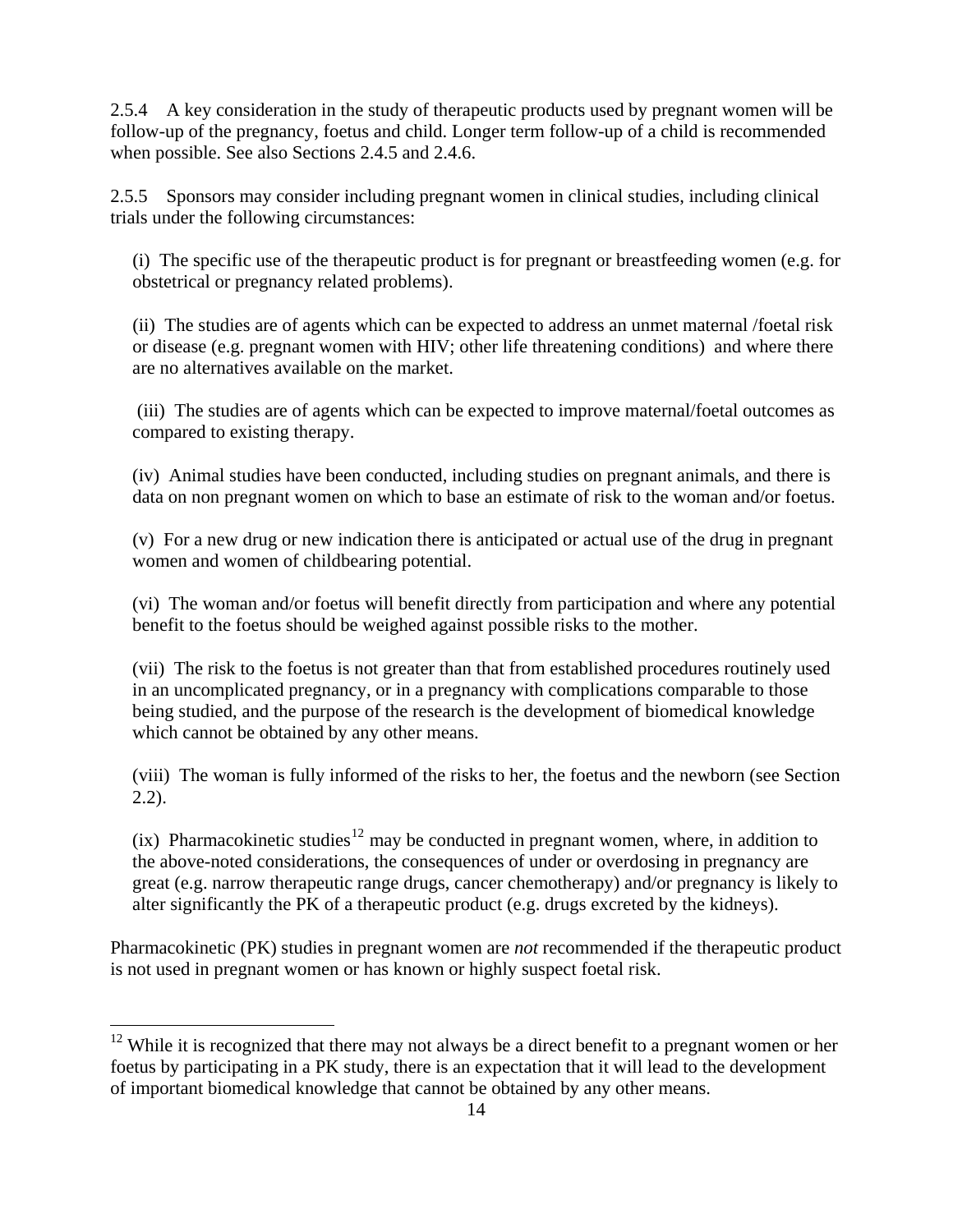### *Considerations for Including Breastfeeding Women in Clinical Trials*

2.5.6 Studies in breastfeeding women include, but are not limited to, studies that measure the effects of a therapeutic product on milk production and composition, studies to determine whether the therapeutic product is present in human milk, or studies to determine whether dose adjustments are required during breastfeeding, as well as implications for the baby (e.g. severity/frequency of adverse events).

2.5.7 Sponsors may consider including breastfeeding women in clinical studies, including clinical trials, under the following conditions:

(i) A new indication is being sought for an approved therapeutic product and there is evidence of use or anticipated use of the therapeutic product by breastfeeding women;

(ii) After market authorization, use of a therapeutic product in breastfeeding women becomes evident (e.g. via reports in the medical literature, general media, anecdotal information or adverse event reports);

(iii) If there is concern that the consequences of uninformed dosages for use while breastfeeding are potentially great.

(iv) A therapeutic product is under review for market authorization and is expected to be used by women of reproductive age;

(v) Marketed medications that are commonly used by women of reproductive age (e.g. antidepressants, anti-hypertensives, anti-infectives, anti-diabetics and analgesics);

#### 2.5.8 Consultation with Health Canada

Where relevant Guidance documents (and Draft Guidance) issued by the U.S. Food and Drug Administration and the European Medicines Agency are referenced in the design and conduct of clinical studies that include pregnant and breastfeeding women, Health Canada's Health Products and Food Branch should be consulted prior to undertaking these studies to seek information on what is acceptable in the Canadian context.

#### **2.6 Considerations Specific to Medical Devices**

2.6.1 While some medical devices are sex specific (e.g. condoms, prostate cancer treatment for men; pregnancy testkits and intra-uterine contraceptive devices for women), the vast majority of medical devices are intended for use by both men and women. These include orthopaedic implants, interventional cardiology devices, diagnostic imaging instruments, various implants such as those for use in opthalmology and in-vitro diagnostic devices.

2.6.2 As with other therapeutic products, where medical devices are to be used by both women and men, clinical investigations should be designed to identify whether there are differences by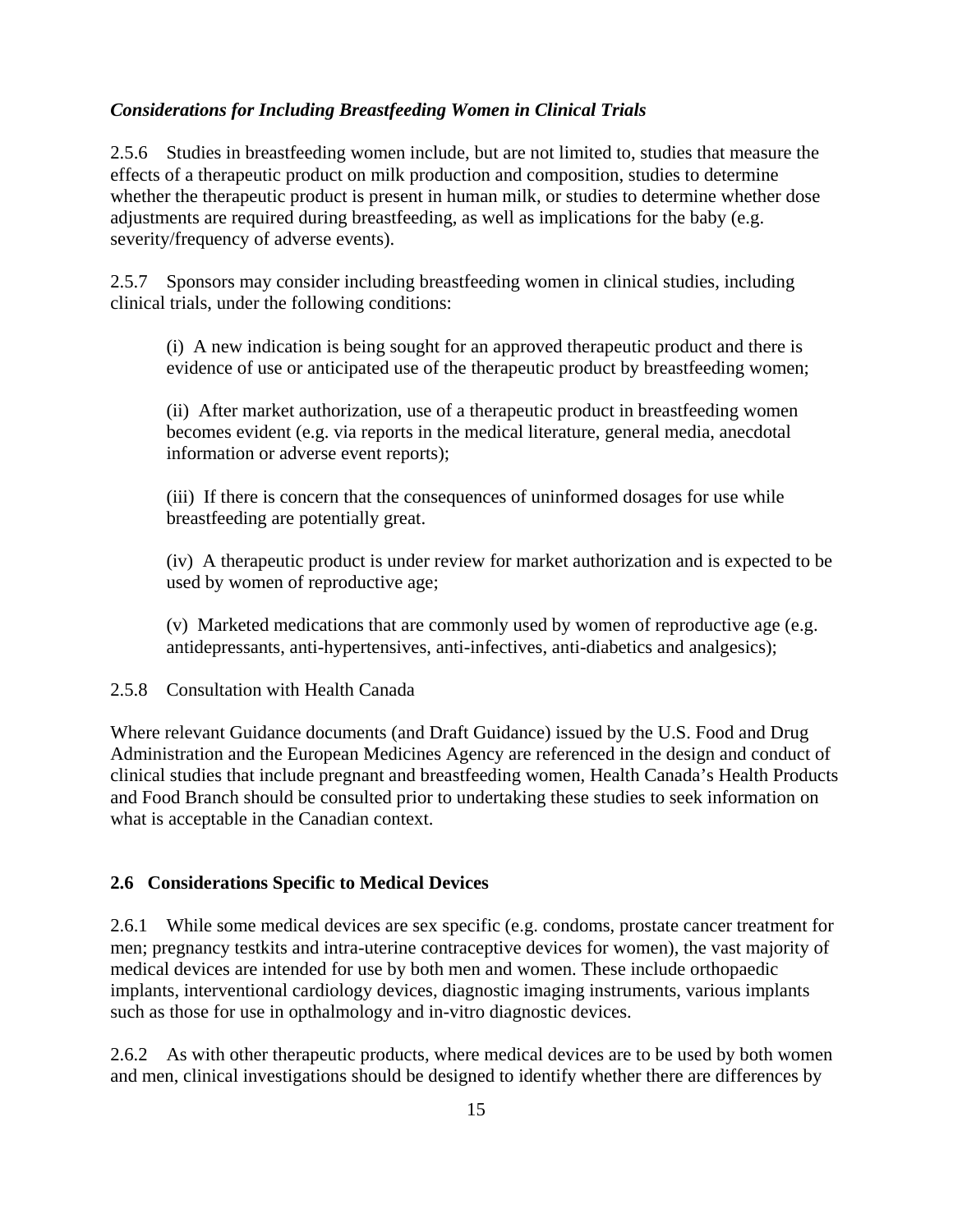sex that affect the safety and efficacy of the device, including the nature and extent of those differences.

2.6 3 Because of the invasive nature of many medical devices, testing in healthy volunteers does not usually occur. This necessitates the use of nonclinical, including animal model testing to help assess the preliminary safety and performance of these medical devices.

2.6.4 Protocols should address any known or foreseeable factors that may affect outcomes or interpretation of results. These may include subject related factors such as age, sex or lifestyle. The methods for addressing these factors in the investigation, including for example, subject selection, investigation design (e.g. stratified or randomized), or statistical analysis should be described.

2.6.5 Initial human clinical investigations with devices involve small pilot studies with patients as subjects. Where the pilot studies indicate the concept is feasible, these would be followed by larger studies with well designed protocols. Ideally, these studies should be powered for subgroup analysis, where appropriate, to be able to draw valid conclusions about sex differences in response to medical devices.

2.6.6 Where study size does not support meaningful subgroup analysis, post-market follow-up should be considered.

2.6.7 The skill of the surgeon or interventionalist is critical to outcome. To enhance the reliability of results, multicentre trials that involve a number of surgeons or interventionalists are preferred to support licencing applications for new technologies.

2.6.8 Since devices are often used in surgical procedures, there are methodological challenges in adequately randomizing patients in trials that compare standard operative procedures to new technologies and blinding is difficult where devices neither look alike nor operate alike.

# **2.7 Considerations Specific to Natural Health Products**

 $\overline{a}$ 

2.7.1 The principles and overall guidance presented in this Guidance Document also generally apply to clinical trials investigating natural health products (NHPs).

2.7.2 Research shows that women use NHPs more than men. Survey data from 2005 suggest that 78% of women and 64% of men have used natural health products<sup>[13](#page-15-0)</sup>. There is also widespread use of NHPs during pregnancy, breastfeeding and in childhood/adolescence.

2.7.3 The common usage of NHPs by the Canadian public and particularly by participants in clinical trials investigating pharmaceutical drugs should be taken in to account when designing drug trials due to possible effects on safety and efficacy from potential drug-NHP interactions or

<span id="page-15-0"></span><sup>&</sup>lt;sup>13</sup> Ipsos-Reid Baseline Natural Health Products Survey Among Consumers. Submitted to Health Canada, March 2005.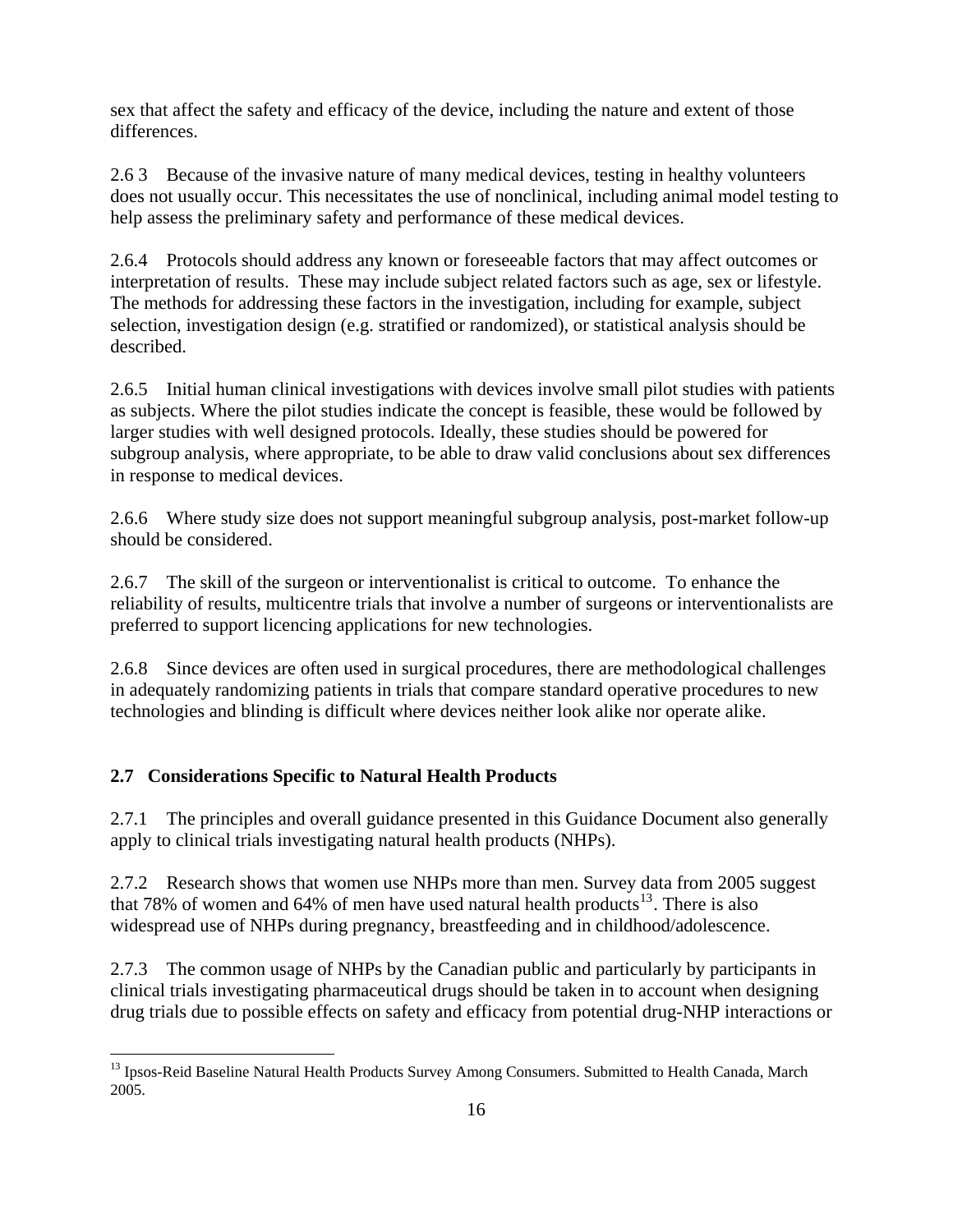confounding treatment effects<sup>[14](#page-16-0)</sup>. Study participants should be questioned about NHP use, and given advice on any restricted use, since they may not otherwise consider this information relevant to the study.

2.7.4 Certain NHPs may decrease the effectiveness of hormonal contraception (e.g. St. John's Wort<sup>[15](#page-16-1)</sup>, soy isoflavones, phytoestrogenic herbs). (See also Appendix A).

2.7.5 The *Natural Health Products Regulations* (Part 4) have provisions for reduced preclinical and PK/PD evidence requirements in the Investigator's Brochure for the conduct of clinical trials of certain NHPs that have a long history of use in humans.<sup>[16](#page-16-2),17</sup>

2.7.6 Some clinical trials of natural health products and natural systems of medicine do not easily lend their methodology to randomization or blinding, and in certain cases the role of the practitioner is a key factor in the intervention.

# **2.8 Risk Management and Pharmacovigilance Planning**

Health Canada recognizes that additional information about product safety and efficacy may be needed post authorization and has indicated its intent to adopt the international Conference on Harmonization Guideline on Pharmacovigilance Planning (E2E)<sup>[18](#page-16-4)</sup>. ICH E2E proposes a structure for identifying in a product submission, areas where there may be gaps in knowledge and where further evaluation may be needed post authorization. This could include information related to differences between men and women in their response to therapeutic products, as well as reproduction/developmental toxicology or the use of products by special populations including pregnant and breastfeeding women.

 $\overline{a}$ 

<span id="page-16-0"></span> $14$  NHP- drug interactions constitute only one subset of a general consideration of therapeutic product interactions in the design of clinical trials or in post-market follow up.

<span id="page-16-1"></span><sup>&</sup>lt;sup>15</sup> Effects of St. John's Wort on contraceptive effectiveness may vary with dosage and nature of the product.<br><sup>16</sup> Part 4. *Natural Health Products Regulations*, Section 66(e)<br><sup>17</sup> Clinical Trials for Natural Health Prod

<span id="page-16-2"></span>

<span id="page-16-3"></span>mps/prodnatur/legislation/docs/clini\_trials-essais\_nhp-psn-eng.php

<span id="page-16-4"></span><sup>&</sup>lt;sup>18</sup> Notice Regarding Implementation of Risk Management Planning including the adoption of ICH Guidance Pharmacovigilance Planning - ICH Topic E2E, February 2009 http://www.hcsc.gc.ca/dhp-mps/alt\_formats/hpfb-dgpsa/pdf/prodpharma/notice\_avis\_rmp\_pgr\_e2e-eng.pdf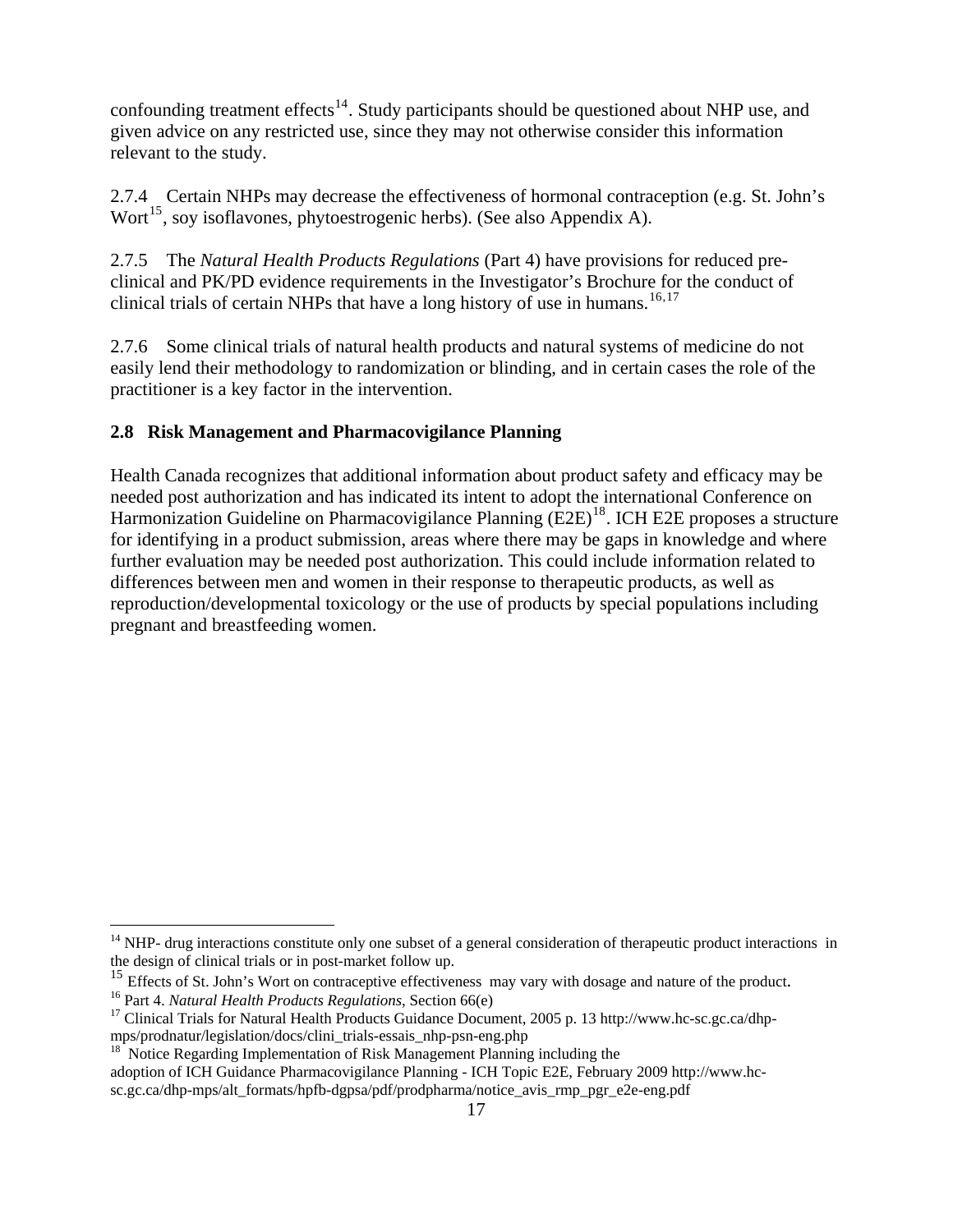#### APPENDIX A:

### **Considerations in Using Contraceptives in Clinical Trials**

# **Preamble**:

In conducting clinical trials, contraceptive guidance is frequently necessary and may involve complex considerations to address the needs and circumstances of a diversity of subjects and their partners. Compliance may be enhanced when both male and female subjects and their sexual partners have a clear understanding about the importance of contraception and about methods that should be used consistently and correctly. In addition to pregnancy testing prior to and during a clinical trial, "subject education should be sufficient to ensure compliance with measures designed to prevent pregnancy during the period of drug exposure (which could exceed the length of the study) $^{19}$  $^{19}$  $^{19}$ .

Much knowledge regarding contraception is publicly available (see suggested resources section below). This Appendix is intended to be an additional resource to clarify some considerations in using contraceptives in clinical trials.

*Note: No one method of contraception is 100% effective.* It is recommended that a statement to this effect be included in all Informed Consent Forms requiring contraceptive guidance. The Informed Consent Forms should also provide a list of the contraceptive methods recommended. In addition, Informed Consent Forms should clearly state if there is a possibility that the therapeutic product under investigation may lessen the effectiveness of a hormonal contraceptive agent.

### **I. Relevant Populations**

### **I.a. Studies that include Women**

Contraception should be considered in women of childbearing potential

Women of childbearing potential are females who have experienced menarche and do not meet the criteria for women **Not** of childbearing potential .Women **Not** of childbearing potential are females who are permanently sterile or postmenopausal. Postmenopausal is defined as 12 consecutive months with no menses without an alternative medical cause. [20](#page-17-1).

### **I.b. Studies that include Men**

 $\overline{a}$ 

Contraception should be considered in men with partners of childbearing potential.

<span id="page-17-0"></span><sup>&</sup>lt;sup>19</sup> Guidance on Nonclinical Safety Studies for the Conduct of Human Clinical Trials and Marketing Authorization, ICH M3R2, 2009

<span id="page-17-1"></span><sup>&</sup>lt;sup>20</sup> See ICHM3(R2) and Canadian Consensus Conference on Menopause, 2006 Update, Journal of the Society of Gynecologists and Obstetricians of Canada, Vol. 28, Special Edition, February, 2006.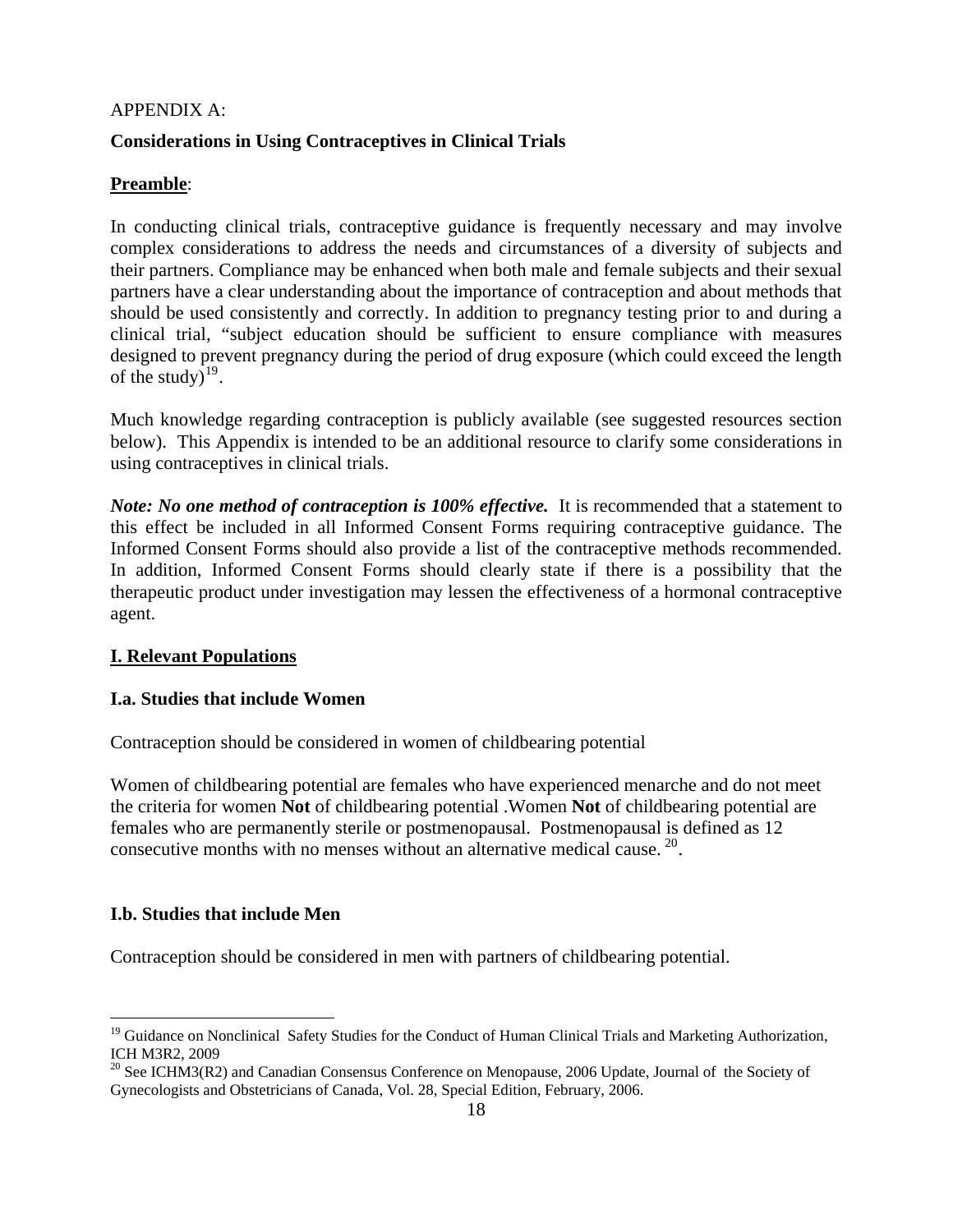#### **I.c. Paediatric Studies**

Studies in paediatric populations where it is possible that subjects (both male and female) are sexually active and have reached puberty, should contain guidance on contraception. Guidance should be provided in a manner and format appropriate to the age of the subjects.

#### **II. Contraceptive Methods**

**II.a. Highly effective** methods of contraception, when used consistently and correctly, result in low failure rates<sup>[21](#page-18-0)</sup>. These may include: hormonal contraceptives (e.g. combined oral contraceptives, patch, vaginal ring, injectables, and implants); intrauterine device (IUD) or intrauterine system (IUS); vasectomy and tubal ligation.

Highly effective methods of contraception might not always be achievable in the clinical trial setting and, therefore, the most effective alternative can be achieved using methods in combination.

**II.b. Effective methods** may include: barrier methods of contraception **(**e.g. male condom, female condom, cervical cap, diaphragm, contraceptive sponge).

*Note:* 

 $\overline{a}$ 

- *No barrier method by itself achieves a highly effective standard of contraception.*
- *The proper use of diaphragm or cervical cap includes use of spermicide and is considered one barrier method*.
- *The cervical cap and contraceptive sponge are less effective in parous women.*
- *The use of spermicide alone is not considered a suitable barrier method for contraception*.

**When used consistently and correctly, "double barrier" methods[22](#page-18-1) of contraception (**e.g. male condom with diaphragm, male condom with cervical cap) can be used as an effective alternative to the highly effective contraception methods described above. The consistent and correct use of a male condom in association with spermicide may be considered an acceptable barrier method in some clinical trial settings.

#### **III. Additional considerations**

#### **III.a. Drug-Drug/Drug-NHP Interactions**:

<span id="page-18-0"></span> $21$  According to ICH, highly effective methods are defined as "those, alone or in combination, that result in a low failure rate (i.e., less than 1% per year) when used consistently and correctly." ICH M3(R2).

<span id="page-18-1"></span> $^{22}$  A "double barrier" method refers to simultaneous use of a physical barrier by each partner. This differs from the concept of "double methods" of contraception.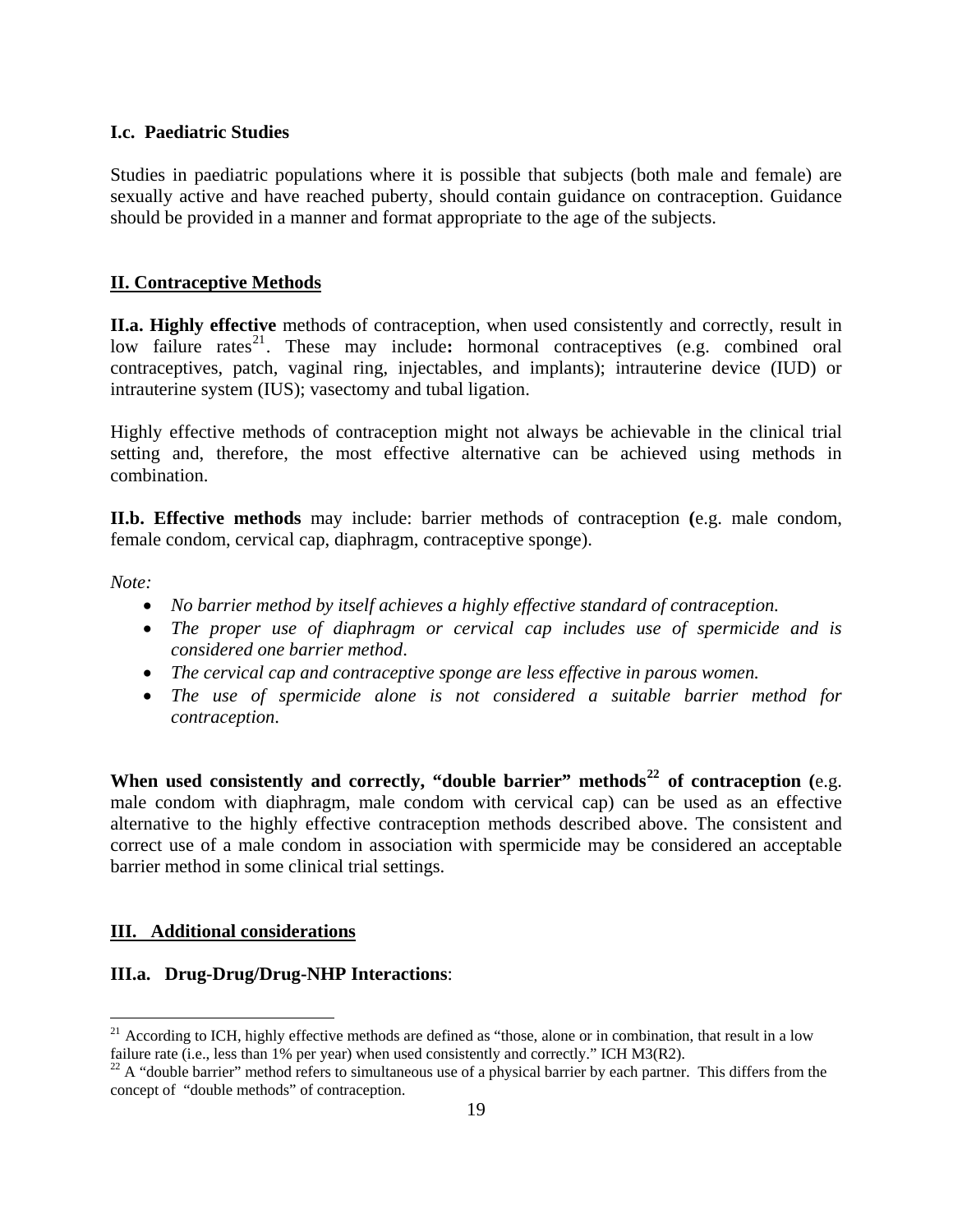Therapeutic products may interact with hormonal contraceptives to reduce contraception effectiveness (e.g. gastrointestinal symptoms associated with the study product may lead to lower blood levels of oral hormonal contraceptives). Considerations in drug-drug/drug-NHP interactions include: investigational drug interaction with hormonal contraception; interaction of other study drug(s) with hormonal contraception; and interaction of concomitant drug(s) with hormonal contraception (e.g. prescription and over the counter medication). The use of certain natural health products may also reduce contraceptive effectiveness. (See also Section 2.7.4)

### **II.b Toxicity**

**Use of therapeutic products where reproduction toxicity is known** [i.e. studies in animals or humans have demonstrated foetal abnormalities (e.g. thalidomide), or there is evidence of foetal risk based on adverse reaction reports]: In these circumstances, the use of two forms of contraception are recommended. This includes at least one form of **highly effective** and one **effective** method of contraception.

**Use of therapeutic products where the risk of foetal abnormality is not known or is unclear** (**e.g. lack of adequate reproduction toxicity data)**: In these circumstances, at least one **highly effective** method of contraception or two forms of effective contraception methods are recommended.

#### **III.c Duration of contraceptive use:**

The onset of contraceptive effectiveness is method-dependent since some contraceptive methods are effective immediately while the effectiveness of others is delayed (e.g. hormonal contraceptives; vasectomy). The use of contraceptive methods by both women and men should be considered for the entire duration of the study and for an acceptable period afterwards.

Duration of contraception beyond the study period may vary by product and depends on factors including the product half-life (duration of contraception is often longer for biologics); previous evidence of toxicity to the foetus or semen; or where the impact of the therapeutic product with respect to reproduction toxicity is unknown.

#### **Suggested Resources**

William A Fisher, Amanda Black, Contraception in Canada: a review of methods choices, characteristics, adherence and approaches to counseling, *Canadian Medical Association Journal, March 27, 2007, 176(7) p.953-961* 

The Canadian Society of Obstetricians and Gynecologists, Sex Sense: Canadian Contraceptive Guide, 2005.